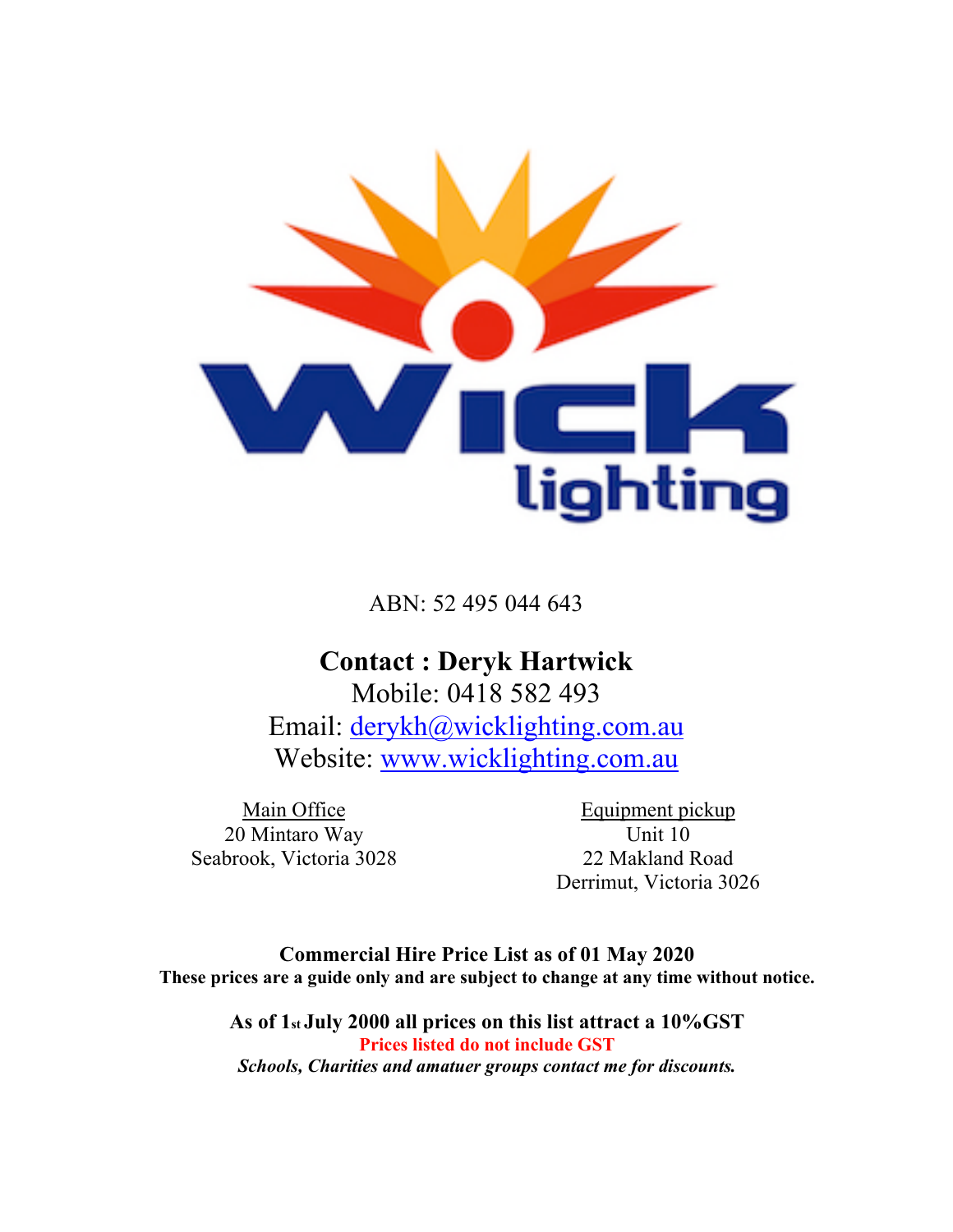

### **Lighting Equipment – Fixed Beam Profiles**

| <b>Item</b>                      | Quant.<br>Owned | <b>Watt/Globe</b> | Day        |           | First Add. Long term<br>Day per week |
|----------------------------------|-----------------|-------------------|------------|-----------|--------------------------------------|
| <b>Profiles Fixed beam angle</b> |                 |                   |            |           |                                      |
| ETC Source 4 Barrel              | 28              | 750w (HPL)        | 8.00       |           | 1.00 10.00                           |
| <b>Fixed angle</b>               |                 |                   |            |           |                                      |
| $5^\circ$ lens tube              | 2               |                   |            |           | 15.00 2.50 20.00                     |
| $10^{\circ}$ lens tube           | $\overline{2}$  |                   | 10.00 2.50 |           | 15.00                                |
| $14^{\circ}$ lens tube           | $\overline{2}$  |                   | 7.00       | 2.50      | 12.00                                |
| $19^{\circ}$ lens tube           | $\overline{2}$  |                   | 3.00       | 1.00      | 5.00                                 |
| $26^{\circ}$ lens tube           | 10              |                   | 3.00       | 1.00 5.00 |                                      |
| $36^{\circ}$ lens tube           | 10              |                   | 3.00       | 1.00      | 5.00                                 |
| $50^{\circ}$ lens tube           | 10              |                   | 3.00       | 1.00 5.00 |                                      |
| $70^{\circ}$ lens tube           | 4               |                   | 7.00       | 2.50      | 12.00                                |
| $90^\circ$ lens tube             | $\overline{4}$  |                   | 7.00       |           | 2.50 12.00                           |
| <b>Zoom</b> angle                |                 |                   |            |           |                                      |
| 15/30 lens tube                  | 1               |                   | 5.00       | 1.50 8.00 |                                      |
| 25/50 lens tube                  | 19              |                   | 5.00       | 1.50 8.00 |                                      |
| <b>LED</b> Profiles              |                 |                   |            |           |                                      |

| Chauvet Ovation E-910FC 20                                                      |                             | <b>Full Colour</b> | 25.00 7.50 40.00 |               |  |  |
|---------------------------------------------------------------------------------|-----------------------------|--------------------|------------------|---------------|--|--|
| Chauvet Ovation E-930VW 6                                                       |                             | Variable White/FC  | 30.00 7.50 45.00 |               |  |  |
| ETC S4 LED Daylight                                                             |                             | Cool White 5600K   | 25.00 7.50 40.00 |               |  |  |
| $19^{\circ}$ HD lens tube                                                       | 3                           |                    | 3.00             | 1.00 5.00     |  |  |
| $26^{\circ}$ HD lens tube                                                       | 7                           |                    | 3 OO             | $1.00\,5.00$  |  |  |
| $36^{\circ}$ HD lens tube                                                       | 10                          |                    | 3 OO             | 1.00 5.00     |  |  |
| $50^{\circ}$ HD lens tube                                                       | $\mathcal{D}_{\mathcal{L}}$ |                    | 3 OO             | $1.00 \t5.00$ |  |  |
| Ovation profile will take any S4 fixed beam lens tube including zoom lens tubes |                             |                    |                  |               |  |  |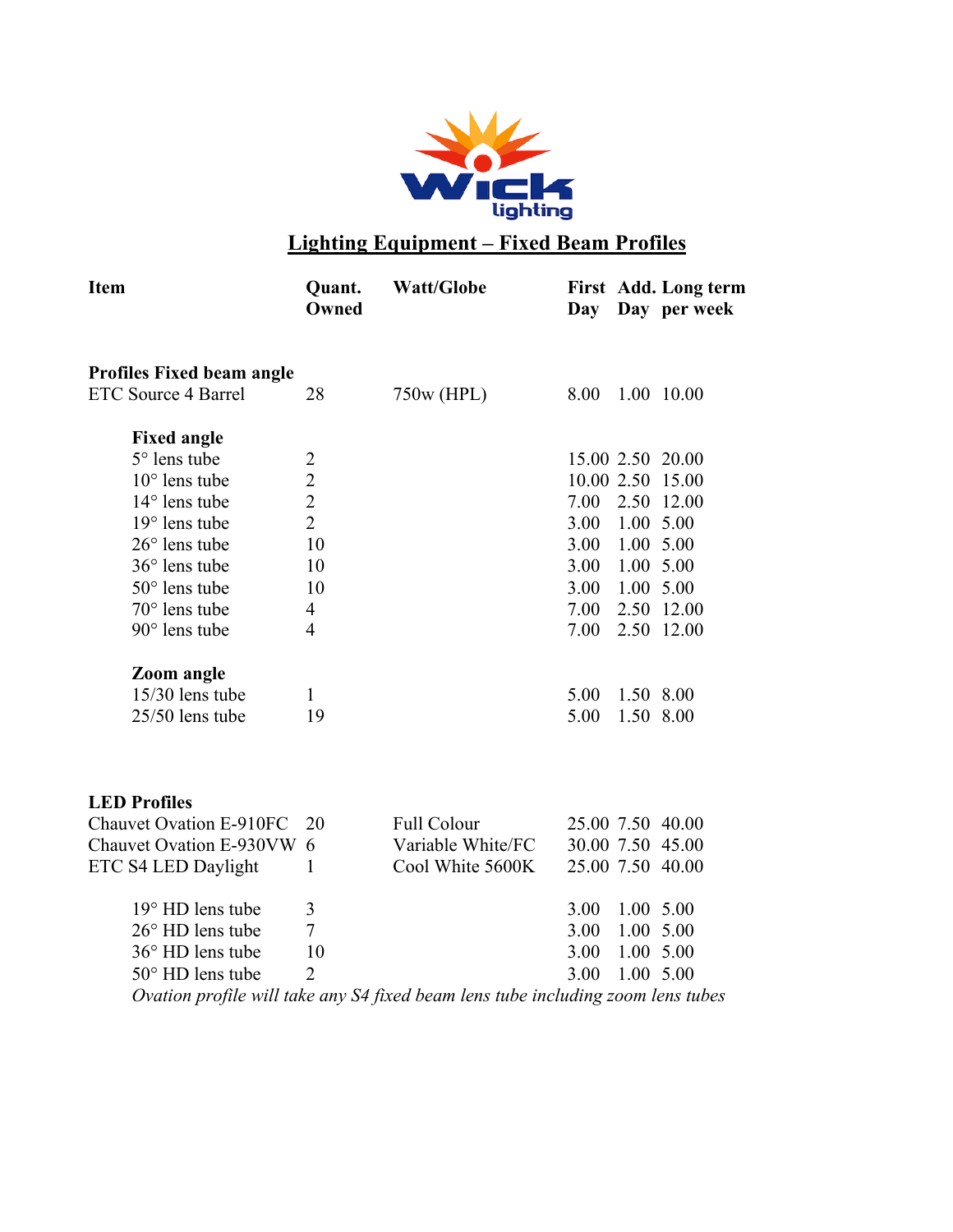

### **Lighting Equipment – Zoom Profiles & Followspots**

| <b>Item</b>                                      | Quant.<br>Owned | <b>Watt/Globe</b> | Day        |           | First Add. Long term<br>Day per week |
|--------------------------------------------------|-----------------|-------------------|------------|-----------|--------------------------------------|
| <b>Profiles medium Zoom angle</b>                |                 |                   |            |           |                                      |
| Strand Prelude 16/30°                            | 22              | 650w (T27)        | 6.00       | 1.00 8.00 |                                      |
| Strand SL 15/30°                                 | 40              | 600w (GKV)        |            |           | 11.00 2.50 16.00                     |
| Strand Cantata 18/32°                            | 20              | 1200w (T29)       | 6.00       |           | 2.00 10.00                           |
| ETC Source $4\,15/30$                            | 1               | <b>750W HPL</b>   | 12.00 3.00 |           | 18.00                                |
| <b>Profiles wide Zoom angle</b>                  |                 |                   |            |           |                                      |
| Selecon Aeriol 25/50                             | 12              | $12v$ 50 $w$      | 7.00       |           | 1.50 10.00                           |
| ETC Source 4 Jnr $25/50^{\circ}$                 | 24              | 575w (HPL)        | 9.00       | 2.00      | 13.00                                |
| ETC Source $4\,25/50^{\circ}$                    | 19              | 750w (HPL)        | 12.00 3.00 |           | 18.00                                |
| Followspots incl. stand, colour changer & dimmer |                 |                   |            |           |                                      |
| FAL Halo $16/25^\circ$                           | 1               | 600W GKV          |            |           | 25.00 7.50 40.00                     |
| Patt 808 12/22°                                  | 2               | 2000W (CP72)      |            |           | 30.00 7.50 45.00                     |

S4 14/10/5° with bal yoke 2 750w HPL 25.00 5.00 35.00

*No Colour changer*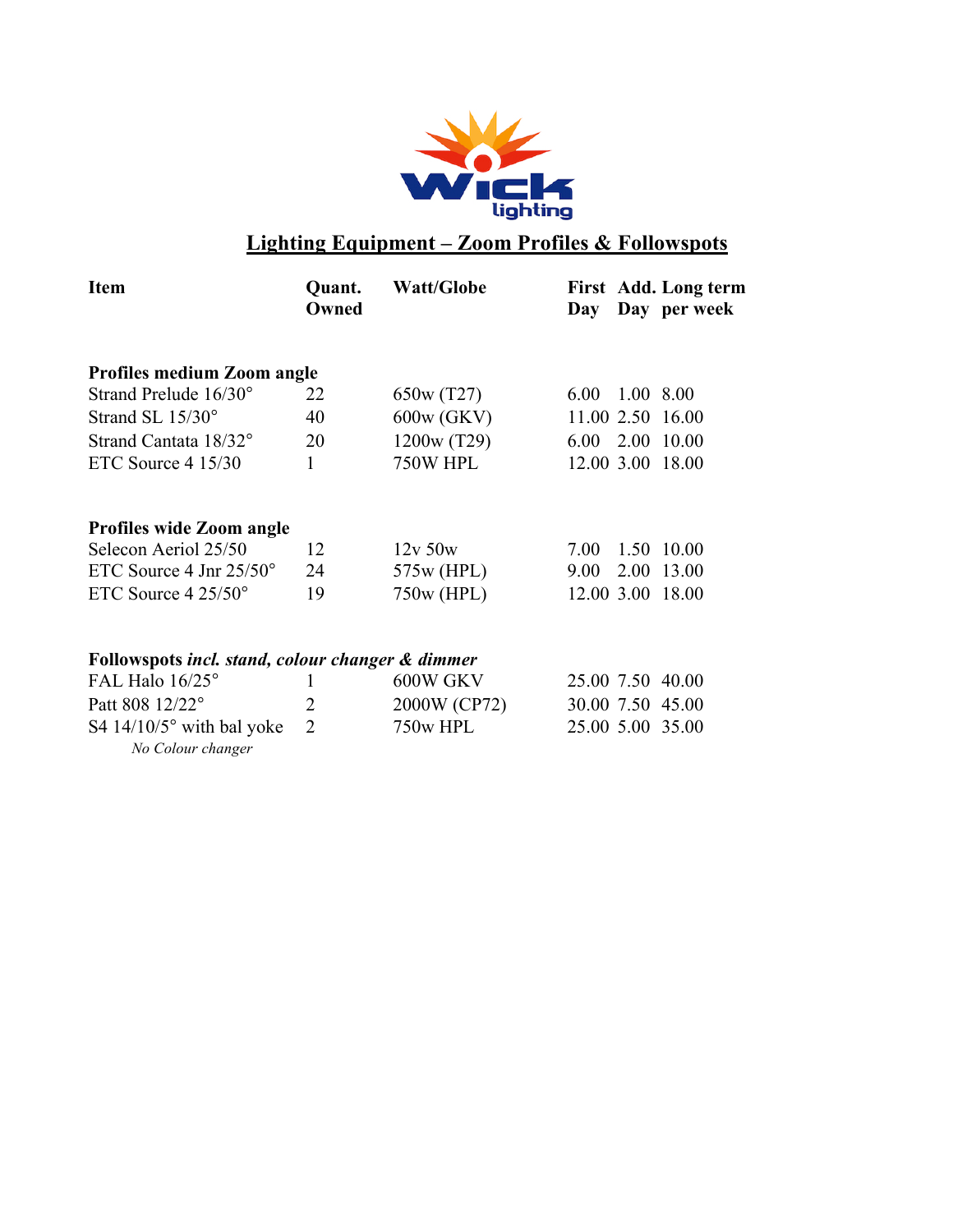

# **Lighting Equipment - Fresnel's & PC's**

| Quant.<br>Owned           | <b>Watt/Globe</b> | Day  |      | Day per week                                                                                                                                                           |
|---------------------------|-------------------|------|------|------------------------------------------------------------------------------------------------------------------------------------------------------------------------|
|                           |                   |      |      |                                                                                                                                                                        |
| 25                        | 650w (T27)        | 8.00 | 1.00 | 10.00                                                                                                                                                                  |
| $\overline{2}$            | 750w (HPL)        |      |      | 15.00                                                                                                                                                                  |
| 20                        | 1000w (T19/T20)   |      |      | 12.00                                                                                                                                                                  |
| $\overline{2}$            | 1000w(T19)        |      |      | 12.00                                                                                                                                                                  |
| 1                         | 1200w (T29)       |      |      | 14.00                                                                                                                                                                  |
| 8                         | 1200w (T29)       |      |      | 15.00                                                                                                                                                                  |
| 6                         | 1200w (T29)       |      |      | 15.00                                                                                                                                                                  |
| 4                         | 2000w (CP72)      |      |      | 18.00                                                                                                                                                                  |
|                           |                   |      |      |                                                                                                                                                                        |
| Chauvet Ovation F415-VW 3 | Variable White/FC |      |      |                                                                                                                                                                        |
|                           |                   |      |      |                                                                                                                                                                        |
| 25                        | 650w (T27)        | 7.50 |      | 1.75 11.00                                                                                                                                                             |
| 12                        | 1200w (T29)       |      |      | 16.00                                                                                                                                                                  |
| 2                         | 1200w (T29)       |      |      | 16.00                                                                                                                                                                  |
|                           |                   |      |      | First Add. Long term<br>11.00 2.00<br>10.00 1.00<br>10.00 1.00<br>10.00 2.00<br>11.00 2.00<br>11.00 2.00<br>12.00 3.00<br>25.00 7.50 40.00<br>12.00 2.00<br>12.00 2.00 |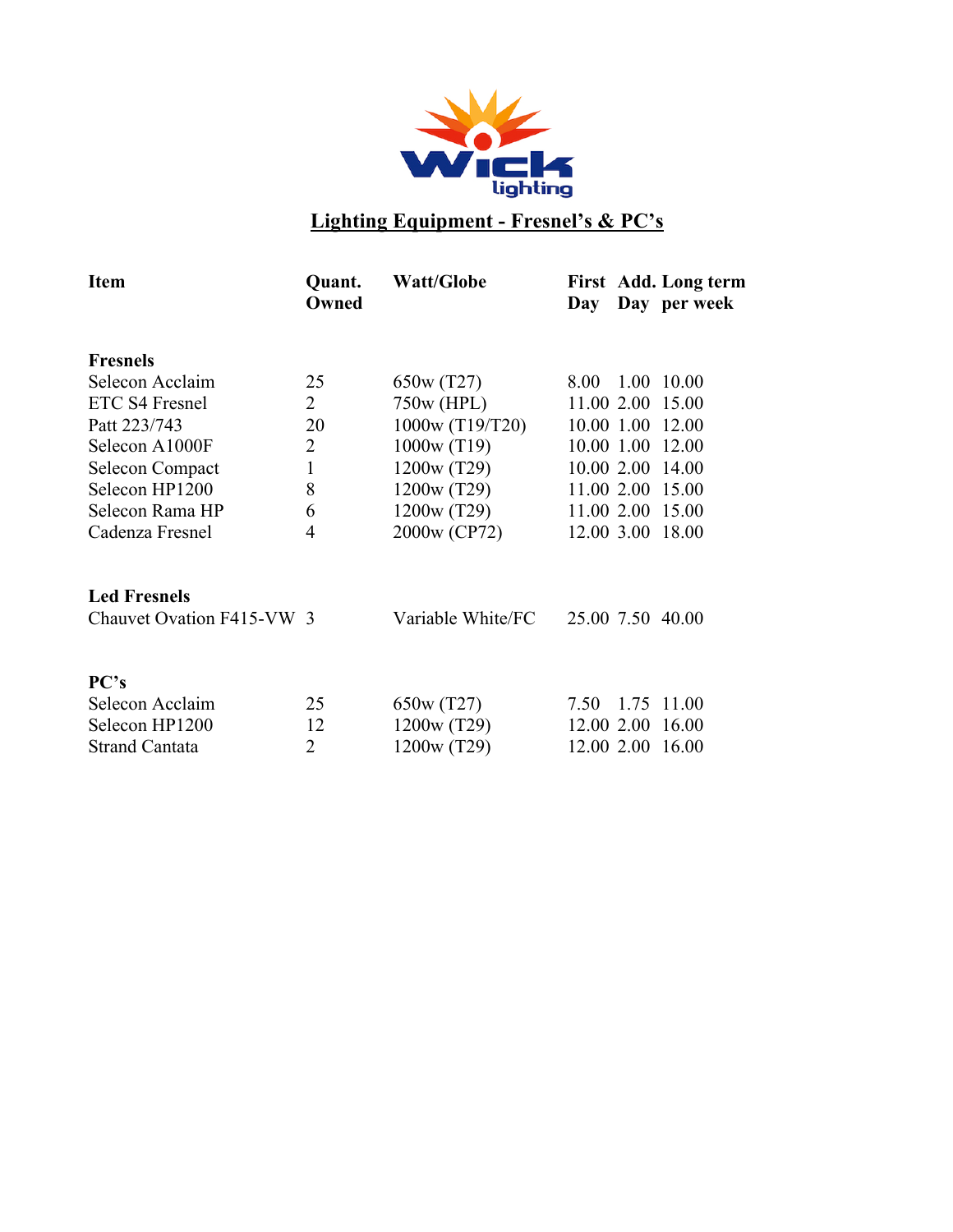

### **Lighting Equipment – Par cans, Floods and CYC units**

| <b>Par Lights</b>               |    |                                                                 |      |                 |
|---------------------------------|----|-----------------------------------------------------------------|------|-----------------|
| Par 16 Chrome                   | 14 | 50/35w<br>12v                                                   | 8.00 | 1.50 11.00      |
| Par 16 Black                    | 14 | $12v$ 50/35w                                                    |      | 8.00 1.50 11.00 |
| Par 36 Pinspot                  | 6  | 30W 6V                                                          | 5.00 | 1.50 8.00       |
| Par 64 MFL                      | 10 | 1000W 120V                                                      | 6.00 | 1.00 8.00       |
|                                 |    | (some WFL/NSP/VNSP Globes)                                      |      |                 |
| P64 Ray reflect/globe insert 10 |    |                                                                 |      |                 |
| Par 64 Ray Cans                 | 8  | 500w 240y                                                       | 5.00 | 1.50 8.00       |
| Source 4 Par EA                 | 4  | 575/750w 240y                                                   | 6.00 | 1.00 8.00       |
| Source 4 Par MCM                | 35 | 575w 240y                                                       | 6.00 | 1.00 8.00       |
|                                 |    | Source 4 Par lens (6xXWFL, 39xWFL, 39xMFL, 39xNSP, 39xVNSPLens) |      |                 |

### **Floods/softlights**

| Selecon HUI Flood                                                       | 6   | 300/500/800w R7   | 8.00 | 1.50 | 11.00            |  |  |
|-------------------------------------------------------------------------|-----|-------------------|------|------|------------------|--|--|
| Normally lamped with 500w lamp. Can be lamped to 300/800w upon request. |     |                   |      |      |                  |  |  |
| Coemar Ribalti one                                                      | 4   | 300w              | 3.00 | 1.00 | 5.00             |  |  |
| Shovel Flood Big(footlight) 16                                          |     | 300w              | 3.00 | 1.00 | 5.00             |  |  |
| Shovel Flood Sml(footlight) 10                                          |     | 150w              | 3.00 | 0.50 | 4.00             |  |  |
| Kupo DWE Molefay                                                        | 6   | 1300 <sub>w</sub> |      |      | 10.00 2.50 15.00 |  |  |
| 4 way Molefay – DMX                                                     |     | 2600 <sub>w</sub> |      |      | 15.00 2.50 20.00 |  |  |
| Cyclorama lights                                                        |     |                   |      |      |                  |  |  |
| Prolite PR5-4 cell cyc top                                              | - 3 | $500$ w/cell      |      |      | 25.00 5.00 35.00 |  |  |
| Selecon HUI 4 Cell cyc top 4                                            |     | 300/500/800w R7   |      |      | 25.00 5.00 35.00 |  |  |
| Selecon Aurura Single cell                                              | 8   | 1000 <sub>w</sub> |      |      | 15.00 2.50 20.00 |  |  |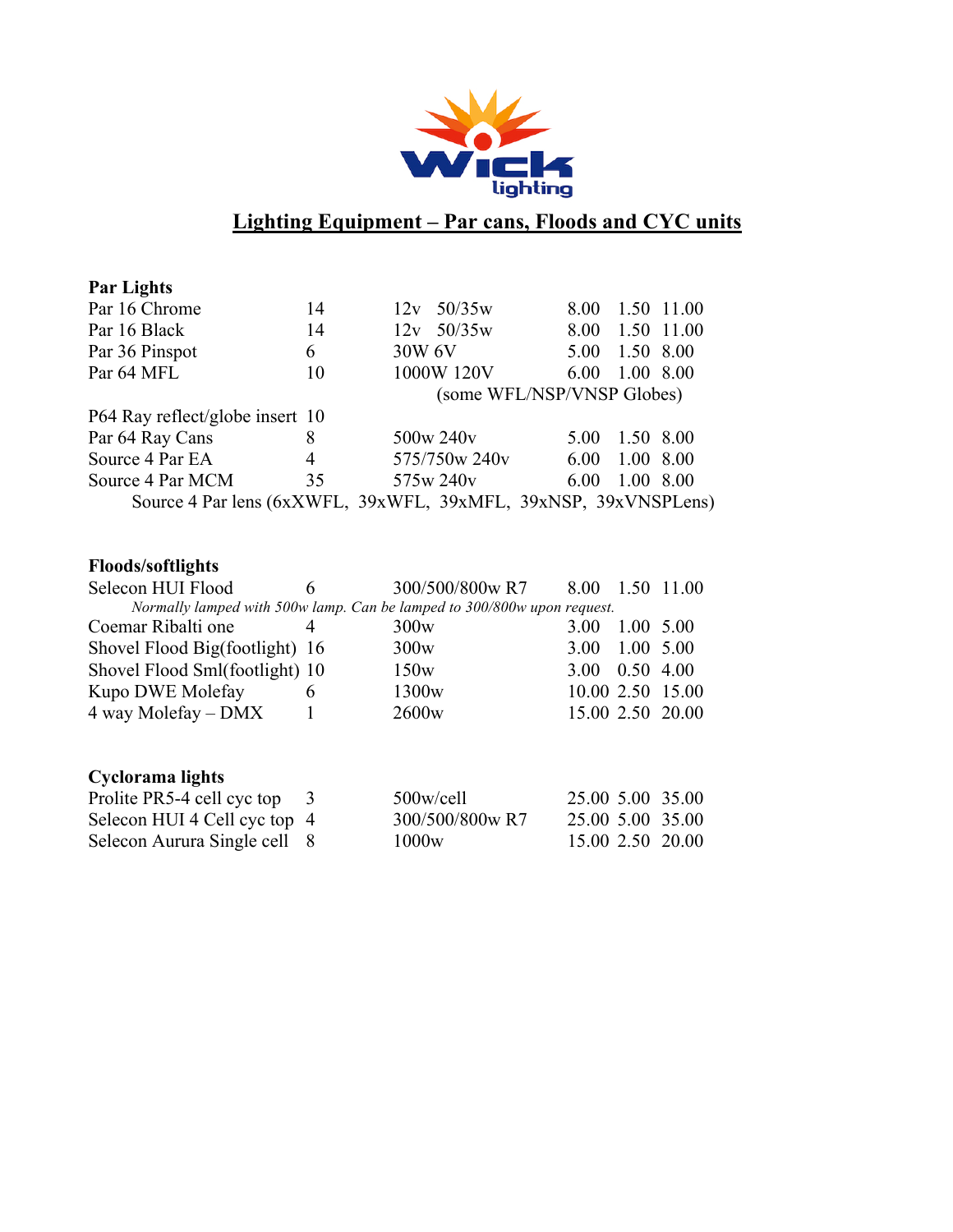

### **Lighting Equipment – Accessories**

| <b>Item</b>                       | Quant.<br>Owned | <b>First</b><br><b>Day</b> | Add.<br>Day | Long term<br>per Week |
|-----------------------------------|-----------------|----------------------------|-------------|-----------------------|
| <b>Barndoors</b>                  |                 | 3.00                       | 0.50        | 3.00                  |
| <b>Strand Patt 223</b>            | 16              |                            |             |                       |
| Selecon Acclaim                   | 38              |                            |             |                       |
| Selecon HP 1200                   | 20              |                            |             |                       |
| Selecon Rama                      | 7               |                            |             |                       |
| <b>Strand Cantata</b>             | $\overline{2}$  |                            |             |                       |
| <b>Strand Cadenza</b>             | $\overline{4}$  |                            |             |                       |
| Chauvet F415-VW/EVE 150UV         | $\overline{7}$  |                            |             |                       |
| ETC S4 Fresnel                    | $\overline{2}$  |                            |             |                       |
| Selecon LUI Cyc/Flood             | $\overline{4}$  |                            |             |                       |
| Selecon Aurura Cyc/Flood          | $\overline{4}$  |                            |             |                       |
| Iris's                            |                 | 5.00                       | 2.50        | 10.00                 |
| <b>Strand Patt 23</b>             | $\overline{4}$  |                            |             |                       |
| Strand Prelude/Harmony/Cantata/SL | 20              |                            |             |                       |
| <b>CCT</b> Silouette              | $\overline{4}$  |                            |             |                       |
| ETC Source 4 Fixed Beam/Zoom      | 6               |                            |             |                       |
| ETC Source 4 Junior               | $\overline{4}$  |                            |             |                       |
| Gobo Holders                      |                 | 1.00                       | 0.50        | 2.00                  |
| <b>Strand Patt 23</b>             | $\overline{2}$  |                            |             |                       |
| <b>Strand Leko</b>                | $\overline{2}$  |                            |             |                       |
| Strand Prel/Harm/Cant/SL          | 40              |                            |             |                       |
| Strand Cantata (DHA)              | 10              |                            |             |                       |
| <b>Selecon Zoomspot Selecon</b>   | 25              |                            |             |                       |
| Pacific Fergo                     | $\overline{2}$  |                            |             |                       |
| <b>CCT</b> Minuette               | $\overline{2}$  |                            |             |                       |
| <b>CCT</b> Silouette              | 25              |                            |             |                       |
| ETC Source 4                      | 30              |                            |             |                       |
| ETC Source 4 Jr                   | 25              |                            |             |                       |
|                                   |                 |                            |             |                       |

Donuts Sil/Cant/Prel/SL/S4 etc 0.50

Wide range of gobo's mainly "B" size - eg GAM, Rosco, LEE, Mastercut, DHA etc. *Call to see what I may have*

Have access to most of Lee & Rosco range of colours and can be cut to size if specified.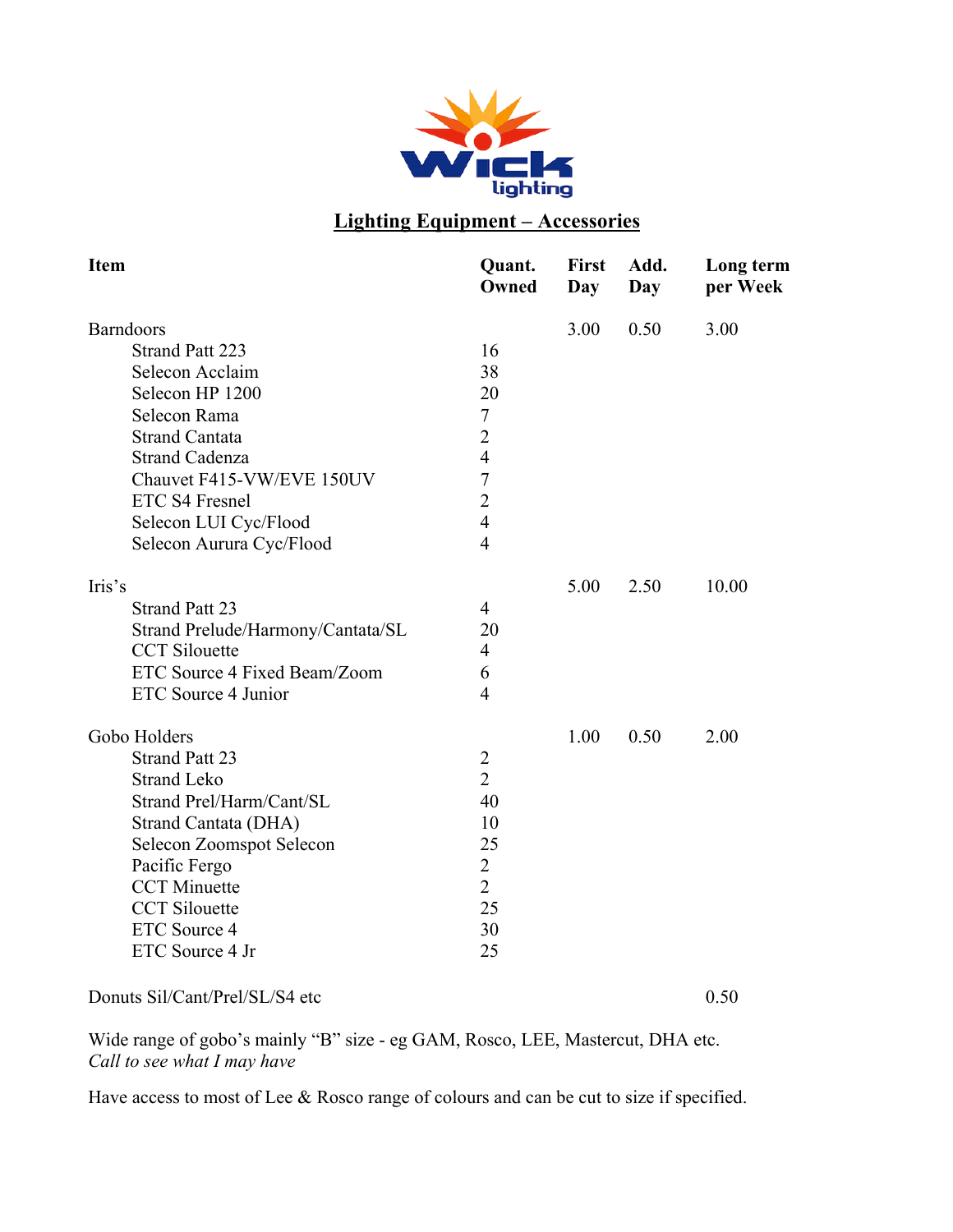*Call for price and availability.*



### **Lighting Equipment - FX/Animation/Projection**

| <b>Item</b>                                                            | Quant.<br>Owned     | First<br>Day | Add.<br>Day | Long term<br>per Week |
|------------------------------------------------------------------------|---------------------|--------------|-------------|-----------------------|
| <b>Rosco IPRO</b>                                                      |                     |              |             |                       |
| Rosco IPRO image projection                                            | $\overline{2}$      | 30.00        | 5.00        | 40.00                 |
| Fan forced cooling allowing colour inkjet slides to be used for gobos. |                     |              |             |                       |
| "B" size image suits Strand SL, Selecon Pacifics (600W only),          |                     |              |             |                       |
| & ETC Source 4 (Zoom & Fixed beam 575W only).                          |                     |              |             |                       |
| Rosco IPRO Slide kit                                                   |                     | \$50.00ea    |             |                       |
| <b>Gobo Rotator</b>                                                    |                     |              |             |                       |
| Source 4 Twin Gobo rotator – man var. speed                            | $\overline{2}$      | 15.00        | 5.00        | 25.00                 |
| <b>DMX</b> Iris                                                        |                     |              |             |                       |
| City Theatrical DMX Iris – fits ETC Source 4                           | $\mathbf{1}$        | 15.00        | 5.00        | 25.00                 |
| <b>City Theatrical EFXII</b>                                           |                     |              |             |                       |
| Source 4 EFXII Barrel                                                  | 8                   | 10.00        | 2.50        | 15.00                 |
| EFXII DMX motor control assembly slow 0-0.7rpm                         | 6                   |              |             |                       |
| EFXII DMX motor control assembly fast 0-7rpm                           | $\overline{2}$      |              |             |                       |
| <b>EFXII Puffy Cloud disc</b>                                          | $\overline{4}$      | 10.00        | 2.50        | 15.00                 |
| <b>EFXII Medium cloud discs</b>                                        | $\overline{4}$      | 10.00        | 2.50        | 15.00                 |
| <b>EFXII</b> Linear cloud discs                                        | $\overline{c}$      | 10.00        | 2.50        | 15.00                 |
| <b>EFXII Flame discs</b>                                               | $\overline{2}$      | 10.00        | 2.50        | 15.00                 |
| <b>EFXII</b> Water discs                                               | $\overline{2}$      | 10.00        | 2.50        | 15.00                 |
| <b>EFXII</b> Snow disc                                                 | $\mathbf{1}$        | 10.00        | 2.50        | 15.00                 |
| <b>EFXII Rain disc</b>                                                 | $\mathbf{1}$        | 10.00        | 2.50        | 15.00                 |
|                                                                        |                     |              |             |                       |
| <b>Martin Mania</b><br>Martin Mania DC1Water                           |                     | 15.00        | 2.50        | 20.00                 |
| Martin Mania DC2 Fire                                                  | 5<br>$\overline{3}$ | 15.00        | 2.50        | 20.00                 |
| Martin Mania DC3 Oil                                                   | $\overline{2}$      | 20.00        | 2.50        | 25.00                 |
| Martin Mania EF2 Multi Gobo/Colour FX                                  | $\mathbf{1}$        | 15.00        | 2.50        | 20.00                 |
| Martin Mania EF3 Multi Gobo/Colour FX                                  | $\mathbf{1}$        | 15.00        | 2.50        | 20.00                 |
| Martin Mania EF4 Multi Gobo/Colour FX                                  | $\overline{2}$      | 15.00        | 2.50        | 20.00                 |
| Martin Mania EFX 600 rotating mirror drum FX                           | $\overline{2}$      | 20.00        | 5.00        | 30.00                 |
| Martin Mania EFX 700 rotating parabolic mirror dish FX 1               |                     | 20.00        | 5.00        | 30.00                 |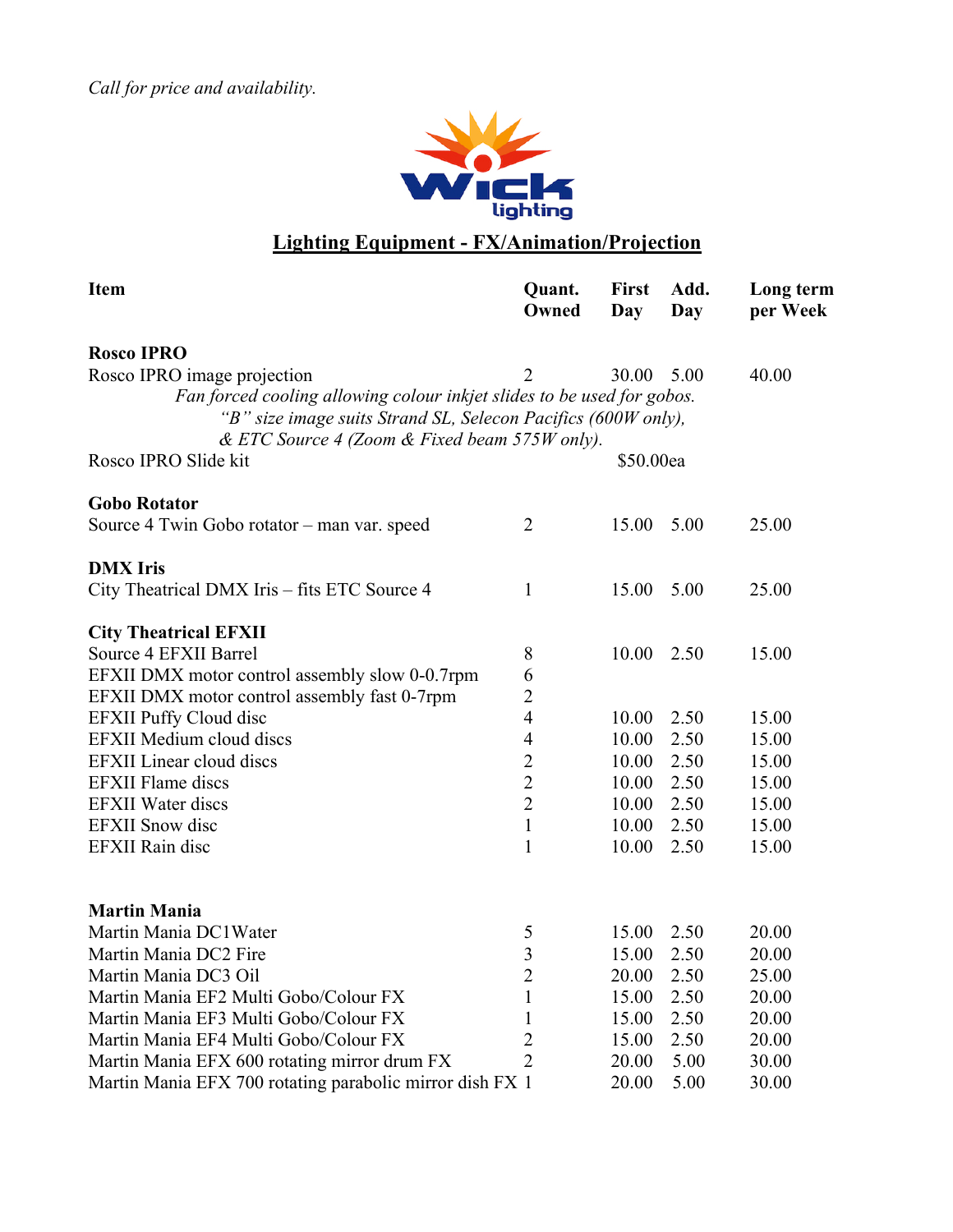

## **Lighting Equipment – Moving Head/Mirror**

| <b>Item</b>                                                                                | Quant.<br>Owned | <b>First</b><br>Day | Add.<br>Day | Long term<br>per week |
|--------------------------------------------------------------------------------------------|-----------------|---------------------|-------------|-----------------------|
| <b>Moving Head Profile</b>                                                                 |                 |                     |             |                       |
| Luna Yoke – 575w s4 with DMX Iris/CMY                                                      | $\mathbf{1}$    | 45.00               | 15.00       | 75.00                 |
| Varilight VL1100 - CMY, Gobo, Shutter                                                      | 1               | 70.00               | 15.00       | 100.00                |
| Martin MAC 250 Entour                                                                      | 12              | 60.00               | 20.00       | 100.00                |
| Martin MAC 250 Krypton                                                                     | 6               | 60.00               | 15.00       | 90.00                 |
| Hired with a theatrical set of gobos but can be set back to standard if required.          |                 |                     |             |                       |
| Martin Mac 700                                                                             | 12              | 80.00               | 20.00       | 120.00                |
| <b>Moving Head Wash Light</b>                                                              |                 |                     |             |                       |
| RGB 56 x 3W led moving head                                                                | 8               | 10.00               | 5.00        | 20.00                 |
| Terbly OKI 190Z Mk1 RGBW Led Head                                                          | 8               | 25.00               | 10.00       | 45.00                 |
| Terbly OKI 190Z MkII RGBW Led Head                                                         | 10              | 25.00               | 10.00       | 45.00                 |
| PR1037 RGBW LED Head                                                                       | 6               | 25.00               | 10.00       | 45.00                 |
| <b>Moving Mirror – scanner</b>                                                             |                 |                     |             |                       |
| Martin MX 1                                                                                | $\mathfrak{D}$  | 20.00               | 7.50        | 35.00                 |
| 10 Colours, 18 gobos, 15° beam angle, 24V 250w ELC MR16 Halogen Globe                      |                 |                     |             |                       |
| Martin Mania SCX500                                                                        | 2               | 25.00               | 7.50        | 40.00                 |
| 15 Colours, 15 Gobos, 15° beam angle, 15V 250w EFR MR16 Halogen Globe                      |                 |                     |             |                       |
| Martin Mania SCX600                                                                        | $\mathcal{P}$   | 30.00               | 7.50        | 45.00                 |
| 9 Colurs, 7 interchangable rotating gobos, 18° beam angle, 24V 250w ELC MR16 Halogen Globe |                 |                     |             |                       |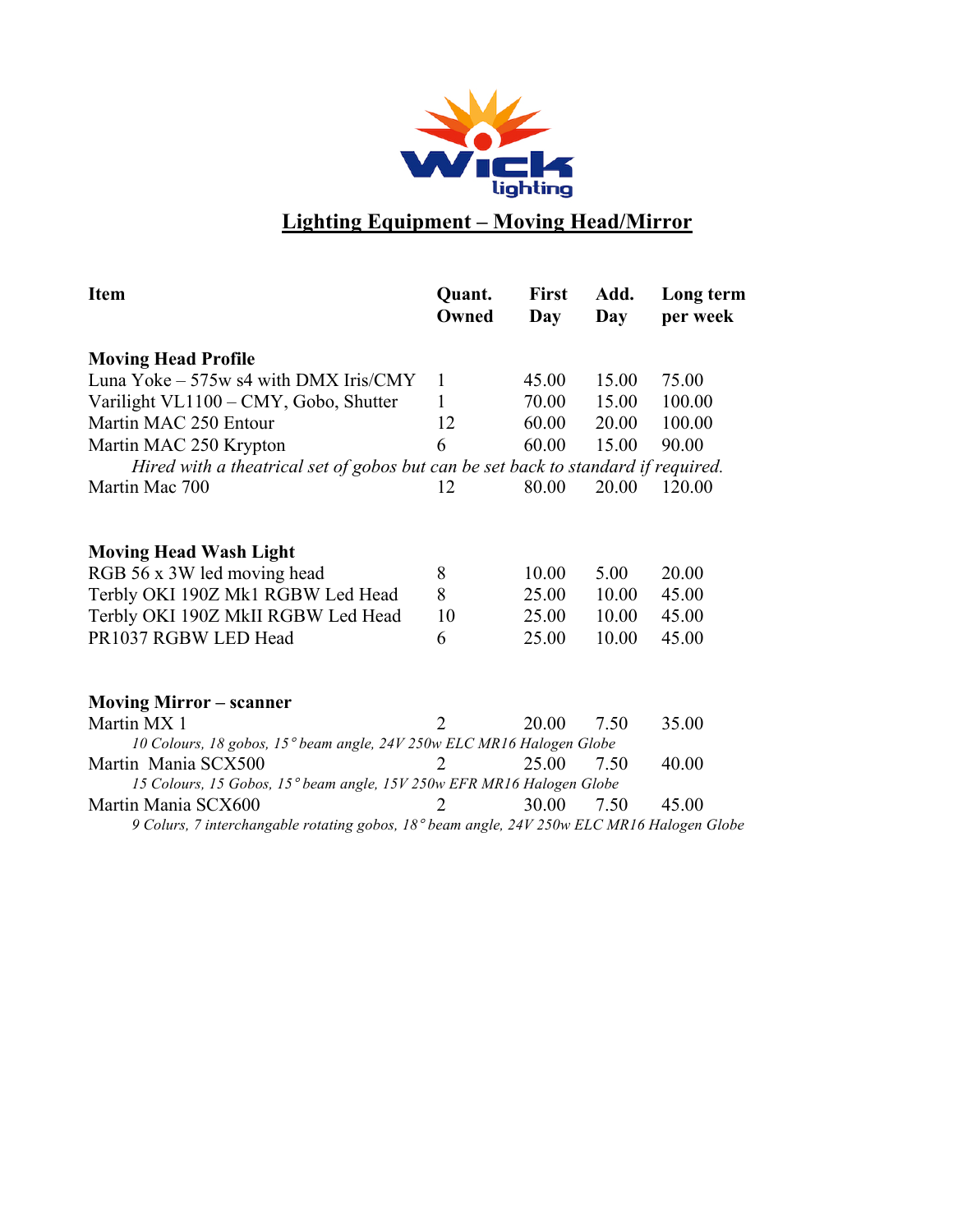

### **Lighting Equipment – Colour Changer/LED**

| <b>Item</b>                                                                     | Quant.<br>Owned     | <b>First</b><br>Day | Add.<br>Day | Long term<br>per week |  |  |  |
|---------------------------------------------------------------------------------|---------------------|---------------------|-------------|-----------------------|--|--|--|
| <b>Colour changers/Scrollers</b>                                                |                     |                     |             |                       |  |  |  |
| Seachanger CMY+Extra Green<br>Fits any S4 lens tube assembly                    | 6                   | 15.00               | 5.00        | 25.00                 |  |  |  |
| Apollo MXR Scroller – twin string<br>Power supply $-3$ scrollers                | 6<br>$\overline{2}$ | 10.00               | 5.00        | 20.00                 |  |  |  |
| Martin Pro 400 DMX Colour changer                                               | 10                  | 10.00               | 2.50        | 15.00                 |  |  |  |
| CCT Colour wheels - Sil30/Cantata                                               | 10                  | 3.00                | 1.00        | 5.00                  |  |  |  |
| $CCT C/W$ Control board/p supply                                                | 2                   | 6.00                | 2.00        | 10.00                 |  |  |  |
| <b>LED Colour changers</b>                                                      |                     |                     |             |                       |  |  |  |
| Chauvet Freedom Flex H4 IP RGBAW+UV                                             | 18                  | 15.00               | 5.00        | 25.00                 |  |  |  |
| Roadcase has inbuilt charger for 6 units - Standalone or Chauvet D-Fi radio dmx |                     |                     |             |                       |  |  |  |
| Chauvet SlimPar H USB RGBAW+UV                                                  | 24                  | 10.00               | 5.00        | 20.00                 |  |  |  |
| Chauvet Slimbank T USB RGB with b/door                                          | 4                   | 15.00               | 5.00        | 25.00                 |  |  |  |
| Chauvet HEX9 IRC LED Bar RGBAW+UV                                               | 24                  | 15.00               | 5.00        | 25.00                 |  |  |  |
| <b>LED</b> Starcloths                                                           |                     |                     |             |                       |  |  |  |
| White LED DMX $(3 \text{ ch})$ Starcloth $7 \text{ x } 5 \text{ m}$             | 2                   | 100.00              | 25.00       | 150.00                |  |  |  |
| Velcro ties around all sides and can be hung vertical or horizontal.            |                     |                     |             |                       |  |  |  |
| RGB LED DMX (24ch) Starcloth 6 x 4m                                             | 6                   | 70.00               | 15.00       | 100.00                |  |  |  |
| Eyelets around all sides and can be hung vertical or horizontal                 |                     |                     |             |                       |  |  |  |

#### **LED Festoon**

| Chauvet LED Festoon Controller – DMX or Standalone 4                                     |   | <b>20.00</b> | 5.00 30.00 |  |
|------------------------------------------------------------------------------------------|---|--------------|------------|--|
| Can run $3x$ Strings RGB or VW leds - total 60 globes each globe independent.            |   |              |            |  |
| Chauvet Festoon 15m String                                                               | 8 | 10.00        | 2.50 15.00 |  |
| Chauvet RGB Globes (20 per String)                                                       | 8 | 10.00        | 2.50 15.00 |  |
| Chauvet VW Globes (20 per string)                                                        | 8 | 10.00        | 2.50 15.00 |  |
| $VW$ globes = warm white, cool white & amber chipsets each adjustable like RGB versions. |   |              |            |  |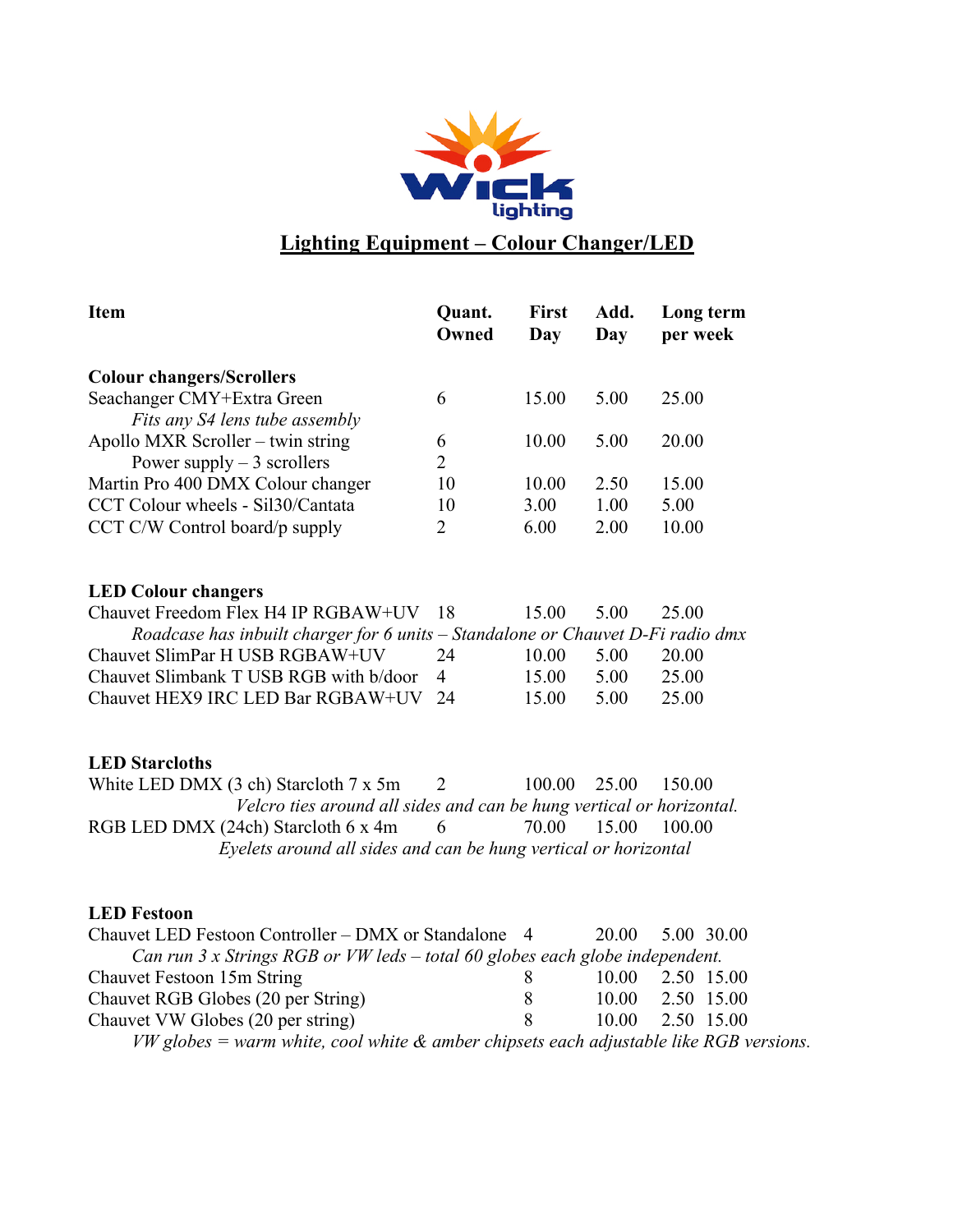

### **Lighting Equipment – FX LED festoon/neon strip**

| <b>Item</b>                                                                                 | <b>Quant.</b> First<br><b>Owned Day</b> |                  | Add. Long term<br>Day per week |
|---------------------------------------------------------------------------------------------|-----------------------------------------|------------------|--------------------------------|
| LED Neon Strip – Single colour                                                              |                                         |                  |                                |
| Blue $-5m$ 12VDC 4.5A for 5m length                                                         | 6                                       | 10.00            | 2.50 15.00                     |
| $Red - 5m$ 12VDC 4.5A for 5m length                                                         | $\overline{2}$                          | 10.00            | 2.50 15.00                     |
| $UV - 5m$ 12vDC 4.5A for 5m length                                                          | $\overline{2}$                          | 10.00 2.50 15.00 |                                |
| 20A 12VDC Power supply - 4ch/8A DMX LED driver                                              | $\overline{2}$                          | 15.00            | 5.00 25.00                     |
| <b>LED</b> Festoon                                                                          |                                         |                  |                                |
| Chauvet LED Festoon Controller – DMX or Standalone 4                                        |                                         | 20.00            | 5.00 30.00                     |
| Can run $3x$ Strings RGB or VW leds $-$ total 60 globes each globe independent.             |                                         |                  |                                |
| Chauvet Festoon 15m String                                                                  | 8                                       | 10.00            | 2.50 15.00                     |
| Chauvet RGB Globes (20 per String)                                                          | 8                                       | 10.00            | 2.50 15.00                     |
| Chauvet VW Globes (20 per string)                                                           | 8                                       | 10.00            | 2.50 15.00                     |
| $VW$ globes = warm white, cool white $\&$ amber chipsets each adjustable like RGB versions. |                                         |                  |                                |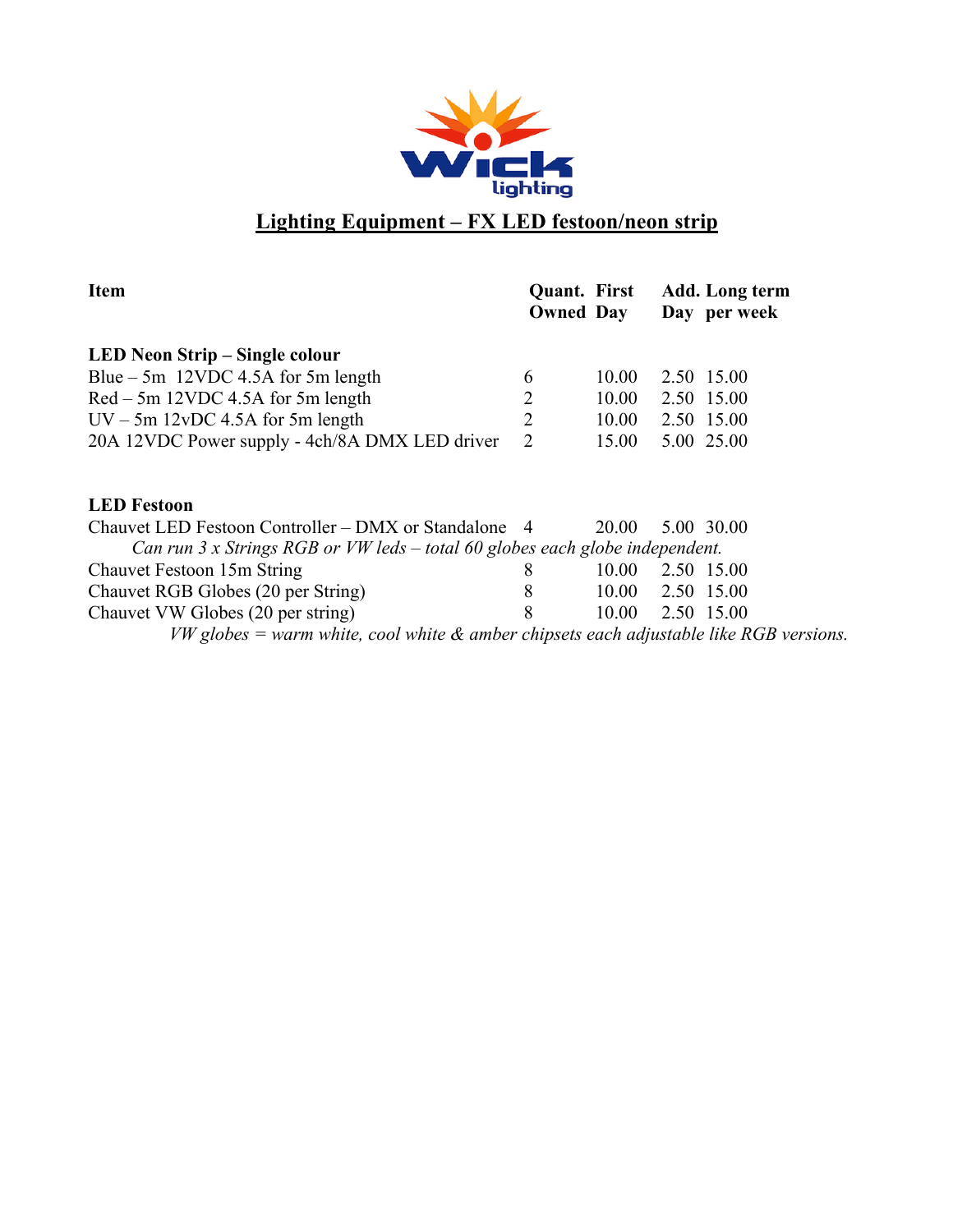

## **Lighting Equipment - Atmosphere FX**

| <b>Item</b>                                                | Quant.<br>Owned | <b>First</b><br>Day | Add.<br>Day | Long term<br>per week |
|------------------------------------------------------------|-----------------|---------------------|-------------|-----------------------|
| <b>Atmospheric FX - Smoke</b>                              |                 |                     |             |                       |
| Martin Magnum 650w Smoke machine                           | 1               | 15.00               | 5.00        | 25.00                 |
| Small DMX smoke machine                                    | $\mathbf{1}$    | 15.00               | 5.00        | 25.00                 |
| Antari 1200w DMX Smoke machine                             | $\mathbf{1}$    | 25.00               | 5.00        | 35.00                 |
| High End FQ100 Large DMX Smoke Mach.                       | 1               | 30.00               | 10.00       | 50.00                 |
| <b>Atmospheric FX - Haze</b>                               |                 |                     |             |                       |
| Robe Fazer - DMX Water based hazer                         | $\mathbf{1}$    | 60.00               | 15.00       | 90.00                 |
| Unique 1.0 Hazer - DMX Water based                         | $\mathbf{1}$    | 80.00               | 20.00       | 120.00                |
| Unique 2.1 Hazer - DMX Water Based                         | $\overline{4}$  | 80.00               | 20.00       | 120.00                |
| DF-50 Hazer - Oil Based hazer                              | $\mathbf{1}$    | 80.00               | 30.00       | 140.00                |
| MDG ATMe DMX Oil based hazer                               | 1               | 130.00              | 35.00       | 200.00                |
| Uses $Co2$ Gas for delivery – Cost for extra gas if needed |                 |                     |             |                       |
| <b>Atmospheric FX - Snow</b>                               |                 |                     |             |                       |
| Antari S500L Snow Machine                                  | 1               | 100.00              | 25.00       | 150.00                |
| Snow nozzle has 20m hose from base unit                    |                 |                     |             |                       |
| <b>Atmospheric FX - Bubbles</b>                            |                 |                     |             |                       |
| Small Bubble Machine ZR-10                                 | $\mathbf{1}$    | 10.00               | 5.00        | 20.00                 |
| <b>Atmospheric FX - Dry ice/Low Fog FX</b>                 |                 |                     |             |                       |
| City Theatrical Aquafog 3000 (uses dry ice)                | 2               | 100.00              | 25.00       | 150.00                |
| Cloud 9 Low fogger (uses distilled water)                  | $\overline{2}$  | 120.00              | 30.00       | 180.00                |
| Medium Low Fogger (uses distilled water)                   | $\mathbf{1}$    | 100.00              | 25.00       | 150.00                |
| Antari 1000w Low fogger (uses normal ice)                  | $\mathbf{1}$    | 40.00               | 10.00       | 60.00                 |
| <b>Atmospheric FX - Fan</b>                                |                 |                     |             |                       |
| JEM AF-1 DMX controlled Fan                                | $\mathbf{1}$    | 20.00               | 2.50        | 25.00                 |
| Floor fan                                                  | $\overline{2}$  | 5.00                | 2.50        | 10.00                 |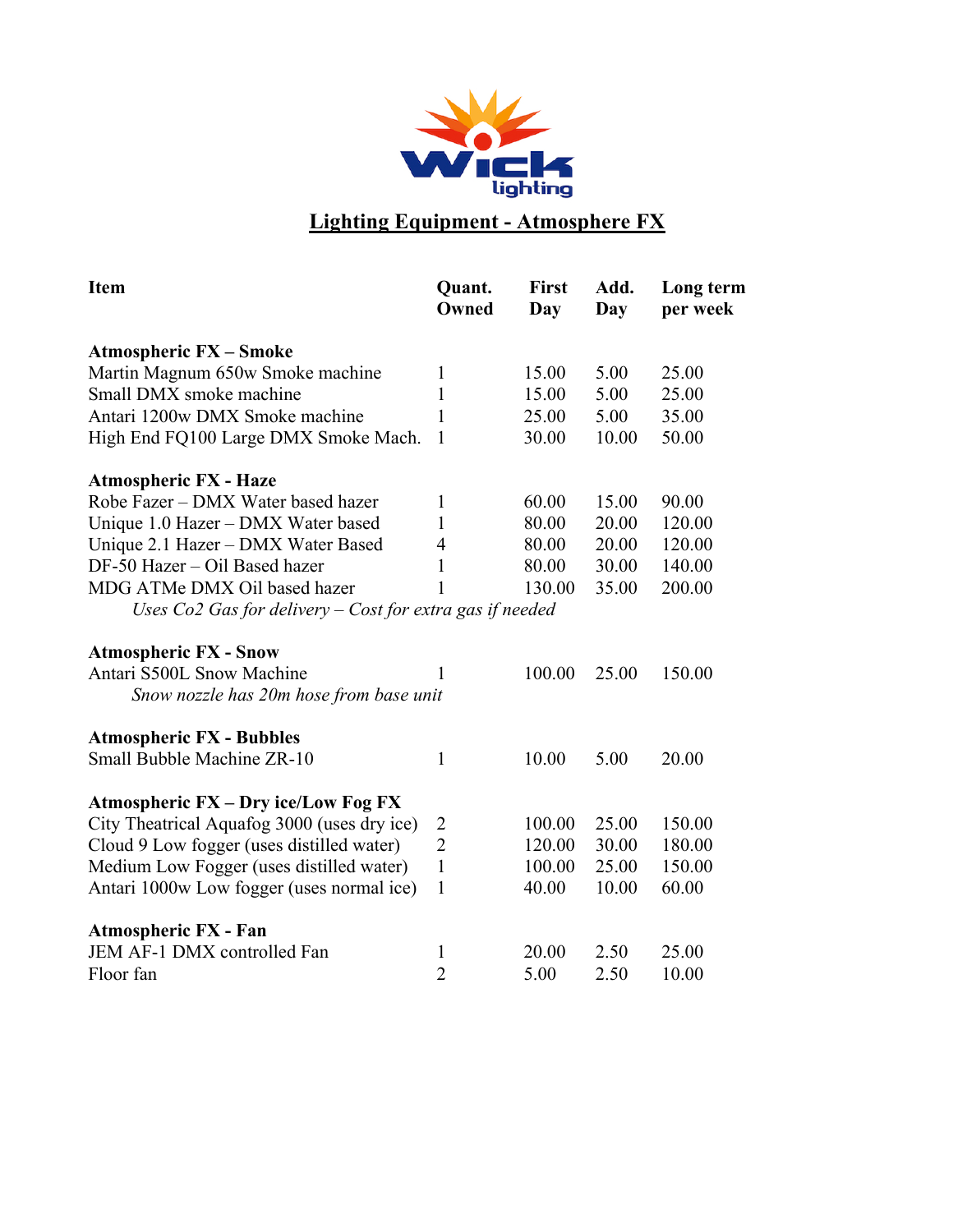

# **Lighting Equipment - FX**

| <b>Item</b>                                                                   | <b>Quant.</b> First<br><b>Owned Day</b> |       |      | <b>Add.</b> Long term<br>Day per week |
|-------------------------------------------------------------------------------|-----------------------------------------|-------|------|---------------------------------------|
| <b>UV Effects</b>                                                             |                                         |       |      |                                       |
| 4 Foot Blacklight-blue UV (Fluro Tube)                                        | 6                                       | 5.00  |      | 2.50 10.00                            |
| Kupo UV Fixture (Compact Fluro fitting)                                       | $\overline{2}$                          | 10.00 |      | 5.00 20.00                            |
| Chauvet EVE P-150 UV dmx - $35^{\circ}$ with $25^{\circ}$ & $45^{\circ}$ lens | $\overline{4}$                          | 20.00 |      | 5.00 30.00                            |
| <b>Mirror balls and motors</b>                                                |                                         |       |      |                                       |
| 16" Mirror Ball and motor                                                     | 1                                       | 10.00 |      | 5.00 20.00                            |
| 24" Mirror Ball and motor                                                     | $\mathbf{1}$                            | 20.00 |      | 5.00 30.00                            |
| <b>HD Mirror Ball Motors</b>                                                  | $\overline{2}$                          | 5.00  |      | 2.50 10.00                            |
| <b>Pinspot scanners</b>                                                       |                                         |       |      |                                       |
| Par 36 scanners                                                               | $\overline{2}$                          | 5.00  |      | 2.50 10.00                            |
| Colour/gobo FX                                                                |                                         |       |      |                                       |
| Preol DMX gobo/colour FX                                                      | 3                                       | 10.00 |      | 2.50 15.00                            |
| Martin Mania EF2 Multi Gobo/Colour FX                                         | $\mathbf{1}$                            | 15.00 |      | 2.50 20.00                            |
| Martin Mania EF3 Multi Gobo/Colour FX                                         | $\mathbf{1}$                            | 15.00 |      | 2.50 20.00                            |
| Martin Mania EF4 Multi Gobo/Colour FX                                         | $\overline{2}$                          | 15.00 |      | 2.50 20.00                            |
| Martin Mania EFX 600 rotating mirror drum FX                                  | $\overline{2}$                          | 20.00 |      | 5.00 30.00                            |
| Martin Mania EFX 700 rotating parabolic mirror dish FX 1                      |                                         | 20.00 |      | 5.00 30.00                            |
| <b>Strobes</b>                                                                |                                         |       |      |                                       |
| Martin Atomic 3000 DMX Strobe                                                 | 6                                       | 35.00 | 7.50 | 50.00                                 |
| Atomic 3000 DMX Strobe – Copy                                                 | 6                                       | 30.00 | 5.00 | 40.00                                 |
| Strobe                                                                        | 1                                       | 10.00 |      | 2.50 15.00                            |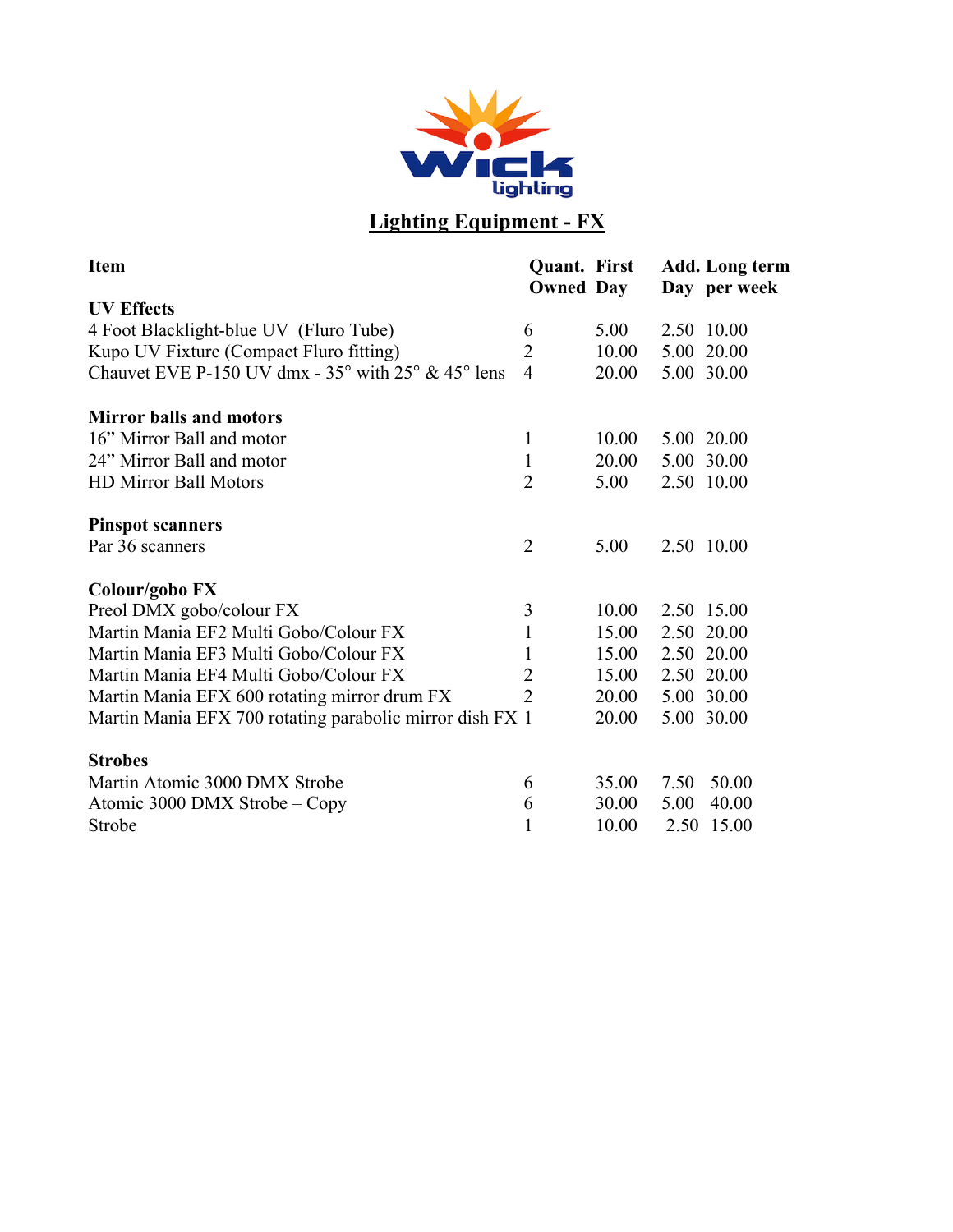

## **Lighting Equipment – Desks & Nodes**

| <b>Item</b>                                     | Quant.<br>Owned | <b>First</b><br>Day | Add.<br>Day | Long term<br>per week |
|-------------------------------------------------|-----------------|---------------------|-------------|-----------------------|
| <b>Lighting Desks</b>                           |                 |                     |             |                       |
| Jands 4Pak D 2.4kw                              | $\overline{4}$  | 20.00               | 5.00        | 30.00                 |
| LSC 24/48 Maxim DMX desk with FDD               | $\mathbf{1}$    | 30.00               | 10.00       | 50.00                 |
| LSC 36/72 Maxim desk - USB and PatPad           | $\mathbf{1}$    | 50.00               | 15.00       | 80.00                 |
| Strand 520i 800ch/800att Memory desk            | 3               | 90.00               | 15.00       | 120.00                |
| Strand 530i 800ch/800att Memory desk            | $\mathbf{1}$    | 100.00              | 25.00       | 150.00                |
| Strand 510i tracking backup 800ch/800att        | $\overline{2}$  | 50.00               | 15.00       | 80.00                 |
| PRG V276 console                                | $\overline{2}$  | 100.00              | 30.00       | 160.00                |
| <b>AVAB</b> Congo                               | $\mathbf{1}$    | 120.00              | 30.00       | 180.00                |
| ETC ION 1k - classic                            | $\overline{2}$  | 150.00              | 50.00       | 250.00                |
| $ETC$ ION $6k - \text{classic}$                 | 3               | 150.00              | 50.00       | 250.00                |
| ETC 20 x 20 Fader wing $-$ Classic              | 5               | 45.00               | 15.00       | 75.00                 |
| ETC Nomad 512 with lxkey: eos and dongle        | $\overline{2}$  | 70.00               | 25.00       | 120.00                |
| <b>DMX</b> - Nodes                              |                 |                     |             |                       |
| Strand SN100 Shownet to Multi I/O               | $\overline{2}$  | 25.00               | 5.00        | 35.00                 |
| Strand SN102 Shownet to Multi I/O (19")         | $\mathbf{1}$    | 25.00               | 5.00        | 35.00                 |
| Strand SN103 Shownet to 4 x DMX out(19") 2      |                 | 20.00               | 5.00        | 30.00                 |
| Strand SN110 Shownet to $2 \times DMX$ out(19") | -1              | 20.00               | 5.00        | 30.00                 |
| Pathport Quattro – SACN to 4 port dmx           | 2               | 45.00               | 15.00       | 75.00                 |
| Pathport Duo – SACN to 2 port dmx               | 4               | 35.00               | 10.00       | 55.00                 |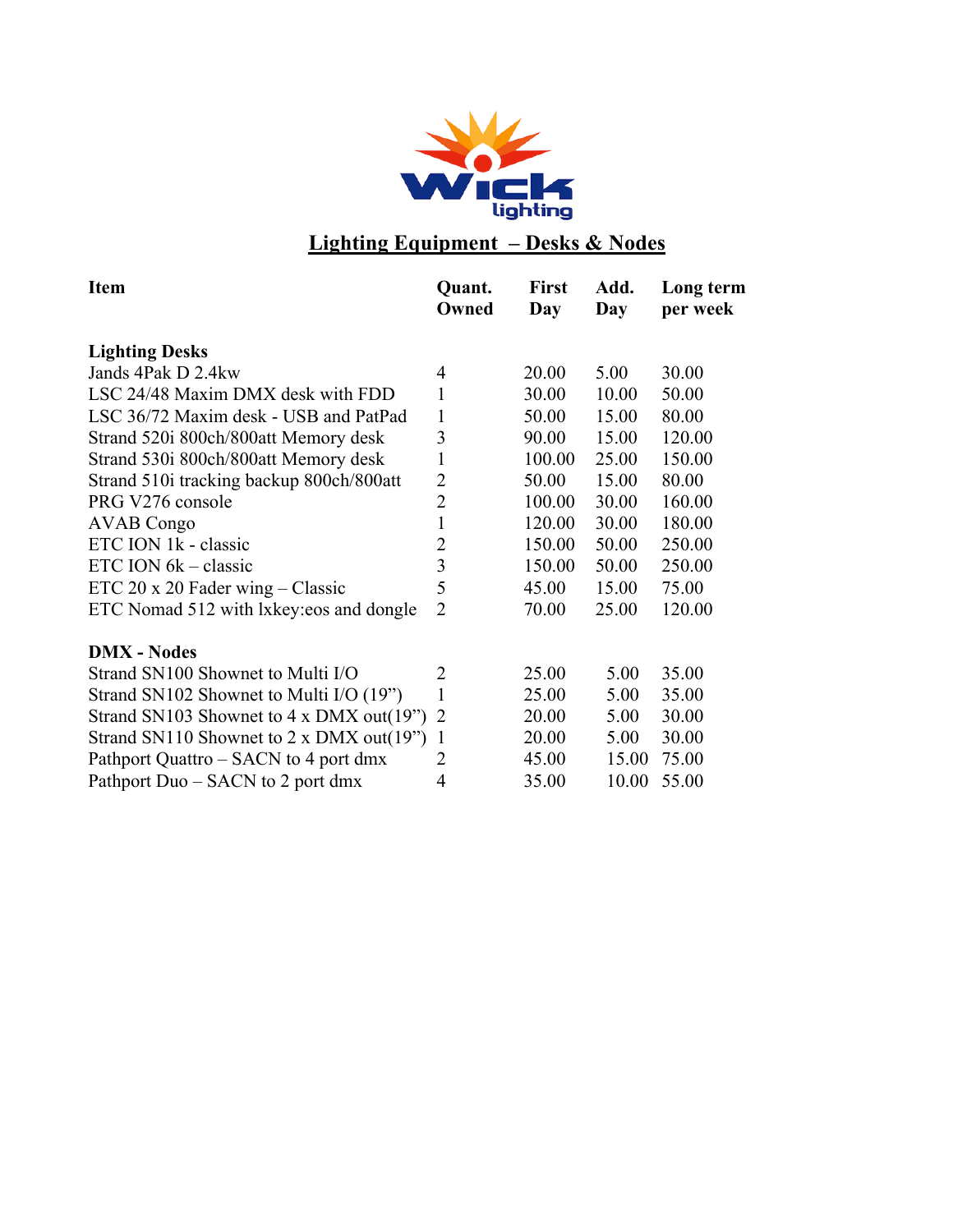

### **Lighting Equipment – DMX/Radio DMX**

| <b>Item</b>                                                                                 | Quant.<br>Owned | <b>First</b> | Add.<br>Day Day per week | Long term |
|---------------------------------------------------------------------------------------------|-----------------|--------------|--------------------------|-----------|
|                                                                                             |                 |              |                          |           |
| $DMX - digital to analog converter$<br>Strand DDX48 DMX to Analog Convertor                 | 2               | 15.00        | 2.50                     | 20.00     |
|                                                                                             |                 |              |                          |           |
| LSC Linklight II DMX to Analog Convertor                                                    | $\mathbf{1}$    | 15.00        | 2.50                     | 20.00     |
| Wick + to $-$ analog invertor 24 channels                                                   | 1               | 10.00        | 2.50                     | 15.00     |
| <b>DMX</b> – Splitter                                                                       |                 |              |                          |           |
| Enttec DMX Splitter 2x5pin & 2x3pin out                                                     | 1               | 10.00        | 2.50                     | 15.00     |
| LSC DMX Splitter 4x5 pin out                                                                | 1               | 15.00        | 5.00                     | 20.00     |
| LSC Delta DMX Splitter 5x5pin out (rack)                                                    | 1               | 15.00        | 5.00                     | 20.00     |
| LSC MDR DMX Splitter 5x5 pin out (truss)                                                    | 1               | 15.00        | 5.00                     | 20.00     |
| LSC MDR DMX Splitter 5x3+5 pin out (rack)1                                                  |                 | 20.00        | 5.00                     | 30.00     |
| <b>Radio DMX 2.4Ghz</b>                                                                     |                 |              |                          |           |
| ProShop W-DMX Radio DMX Transmitter                                                         | 4               | 10.00        | 2.50                     | 15.00     |
| ProShop W-DMX Radio Reciever                                                                | 8               | 10.00        | 2.50                     | 15.00     |
| Wireless Solutions OEM W-DMX TX/RX 2.4Ghz, Can be run on 12VDC, 5 & 3 pin DMX,              |                 |              |                          |           |
| Recievers can be linked to one of any transmitter<br>Generic 2.4Ghz Radio DMX RX/TX         | 8               | 7.50         | 2.50                     | 12.50     |
| Any Box can be a transmitter or receiver. Mutiple TX by changing address, 3 pin DMX only    |                 |              |                          |           |
|                                                                                             |                 |              |                          |           |
| RC4 Magic – Series 3 Low Voltage Radio DMX (2.4Ghz) TX/RX & Dimmers                         |                 |              |                          |           |
| RC4 Magic – DMXio Transmitter                                                               | L               | 15.00        | 5.00                     | 25.00     |
| RC4 Magic - DMX2dim 2ch RX/dimmer                                                           | $\overline{2}$  | 15.00        | 5.00                     | 25.00     |
| 5V-35VDC 5A per Ch Continuous (8A Non Cont.) radio dmx receiver/dimmer                      |                 |              |                          |           |
| RC4 Magic – DMX4dim 4ch RX/dimmer                                                           |                 | 20.00        | 5.00                     | 30.00     |
| 5V-35VDC 5A per Ch Continuous (8A Non Cont, Maximum 16A all 4 ch) radio dmx receiver/dimmer |                 |              |                          |           |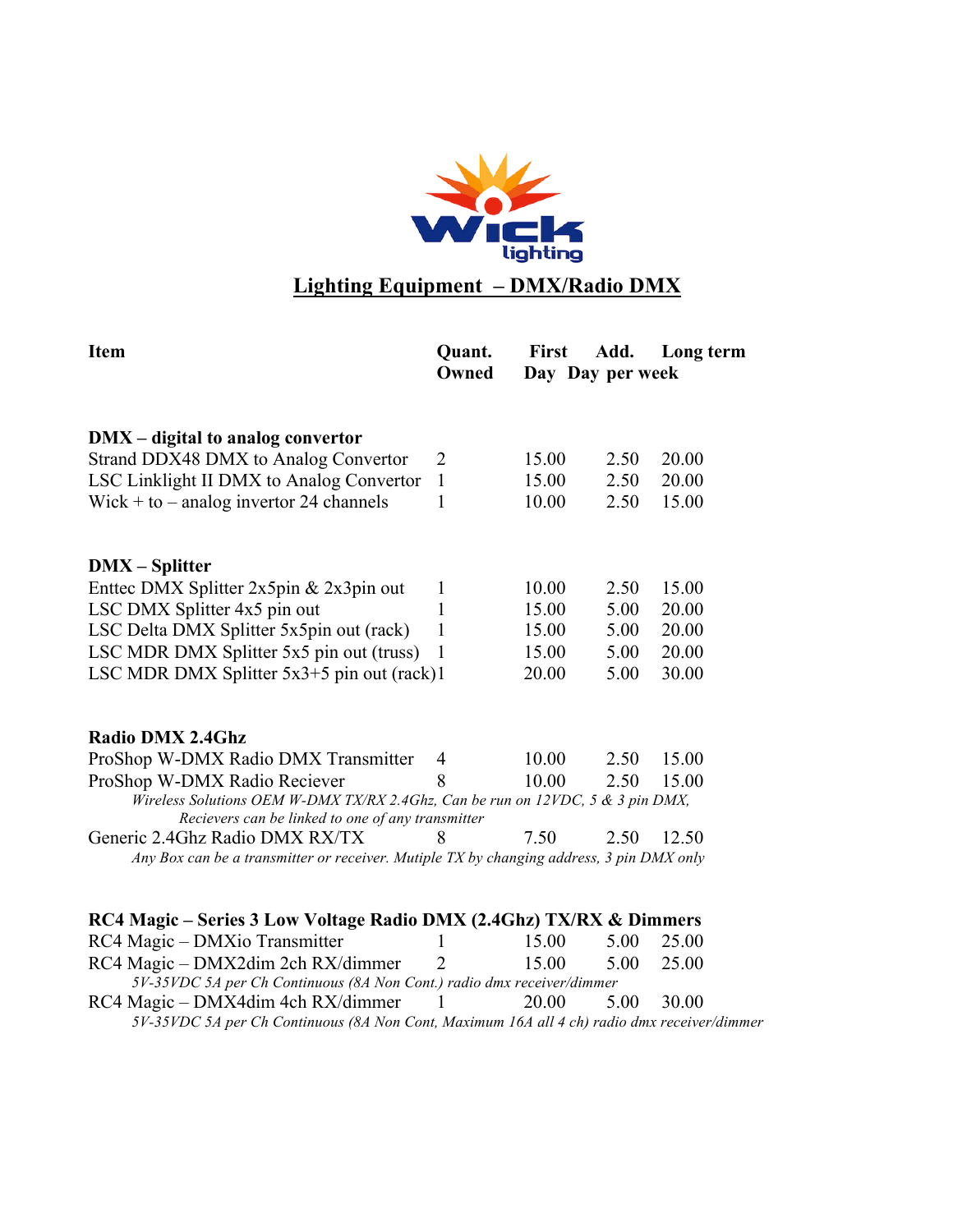

## **Lighting Equipment – Dimmers, Distro**

| <b>Item</b>                                             | Quant.       | <b>First</b>     | Add.  | Long term |  |
|---------------------------------------------------------|--------------|------------------|-------|-----------|--|
|                                                         | Owned        | Day Day per week |       |           |  |
| <b>Dimmers</b>                                          |              |                  |       |           |  |
|                                                         |              |                  |       |           |  |
| Single channel Dimmer 2.4 kw                            | 6            | 10.00            | 2.50  | 15.00     |  |
| Single channel dimmer $2.4 \text{kw} - \text{DMX}$      | 5            | 15.00            | 2.50  | 20.00     |  |
| AVE 4 channel 240y 10A DMX                              | 10           | 15.00            | 5.00  | 25.00     |  |
| Jands 4Pak D 240y 10A 4 channel DMX                     | 4            | 20.00            | 5.00  | 30.00     |  |
| LSC Tour series Digital $-12 \times 2.4$ kw             | 2            | 25.00            | 5.00  | 35.00     |  |
| LSC Teko Digital $-12 \times 2.4$ kw                    | 2            | 30.00            | 5.00  | 40.00     |  |
| LSC Gen IV Digital $-12 \times 2.4$ kw                  | 2            | 40.00            | 5.00  | 50.00     |  |
| Jands Hub – 15 dimmers/9 GPO/DMX distro                 | 1            | 50.00            | 10.00 | 70.00     |  |
|                                                         |              |                  |       |           |  |
| 3 phase to 240v Distribution racks                      |              |                  |       |           |  |
| 12 channel 10A - 3 phase distro<br>Socopex tail outlets | 1            | 25.00            | 5.00  | 35.00     |  |
|                                                         |              |                  |       |           |  |
| LSC Delta Distro/DMX splitter $-9$ GPO                  | $\mathbf{1}$ | 30.00            | 5.00  | 40.00     |  |
| LSC Delta Distro $-12 \times 10A$ GPO                   | 3            | 30.00            | 5.00  | 40.00     |  |
| Jands Hub – 15 dimmers/9 GPO/DMX distro                 | 1            | 50.00            | 10.00 | 70.00     |  |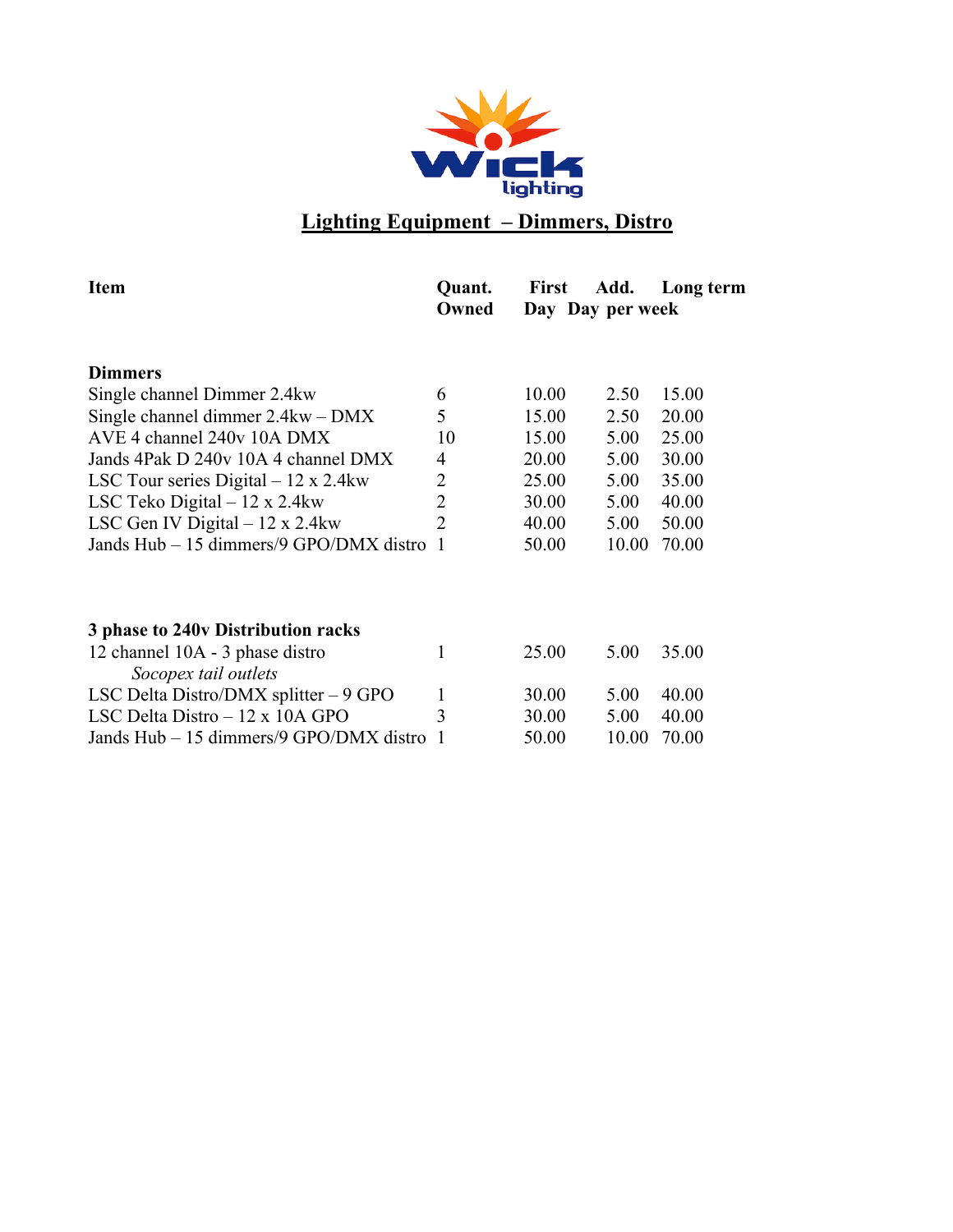

### **Lighting Equipment – looms and cables**

| <b>Item</b>                               | Quant.<br>Owned | <b>First</b><br>Day | Add.<br>Day | Long term<br>per week |
|-------------------------------------------|-----------------|---------------------|-------------|-----------------------|
| <b>Item Looms 6 way</b>                   |                 |                     |             |                       |
| 240V 10A 6 way Wieland looms 30m          | $\overline{2}$  | 14.00               | 2.00        | 18.00                 |
| 240V 10A 6 way Weiland looms 20m          | 6               | 12.00               | 2.00        | 16.00                 |
| 240V 10A 6 way Weiland looms 10m          | $\overline{2}$  | 10.00               | 2.00        | 14.00                 |
| 6 way Socopex loom for distroboard $-20m$ | $\overline{2}$  | 10.00               | 2.00        | 14.00                 |
| 6 way Socopex loom for distro board - 10m | $\mathbf{1}$    | 8.00                | 2.00        | 12.00                 |
| Looms 4 way                               |                 |                     |             |                       |
| 240V 10A 4 way weiland looms 30m          | 3               | 10.00               | 2.00        | 14.00                 |
| 240V 10A 4 way weiland looms 25m          | $\overline{2}$  | 9.00                | 2.00        | 13.00                 |
| 240V 10A 4 way weiland looms 20m          | 3               | 8.00                | 2.00        | 12.00                 |
| 240V 10A 4 way weiland looms 15m          | $\mathbf{1}$    | 7.00                | 2.00        | 11.00                 |
| 240V 10A 4 way weiland looms 10m          | 1               | 6.00                | 2.00        | 10.00                 |
| $3 \oslash$ cable/Accessories             |                 |                     |             |                       |
| 30m 32A 3 phase cable                     | 2               | 15.00               | 5.00        | 25.00                 |
| 20m 32A 3 phase cable                     | $\overline{2}$  | 10.00               | 5.00        | 20.00                 |
| 15m 32A 3 phase cable                     | $\overline{2}$  | 9.00                | 4.00        | 17.00                 |
| 10m 32A 3 phase cable                     | $\mathbf{1}$    | 8.00                | 3.50        | 15.00                 |
| 3 phase double adapter                    | 3               | 10.00               | 5.00        | 20.00                 |
| 20A plug to 40A Socket Adapter            | $\overline{2}$  | 10.00               | 5.00        | 20.00                 |

**Extension Leads 240V** *Various amounts, Piggyback/non piggyback, White and Black* Leads can be included with lighting hire depending on amount required.

Weekly hires \$5 - \$25 if only leads required depending on amount of leads needed.

Following Extension lead lengths available:- 1m, 2m, 3m, 5m, 7m, 10m, 15m, 20m, – 240V 10A

**DMX Signal cables** *Various amounts in both 3 and 5 pin* 1m, 2m, 3m, 5m, 10m, 20m, 30m 5-3 adapters, 5-3 swapover adapters (Martin Pro 400) 3-5 adapters, 3-5 swapover adapters (Martin Pro 400)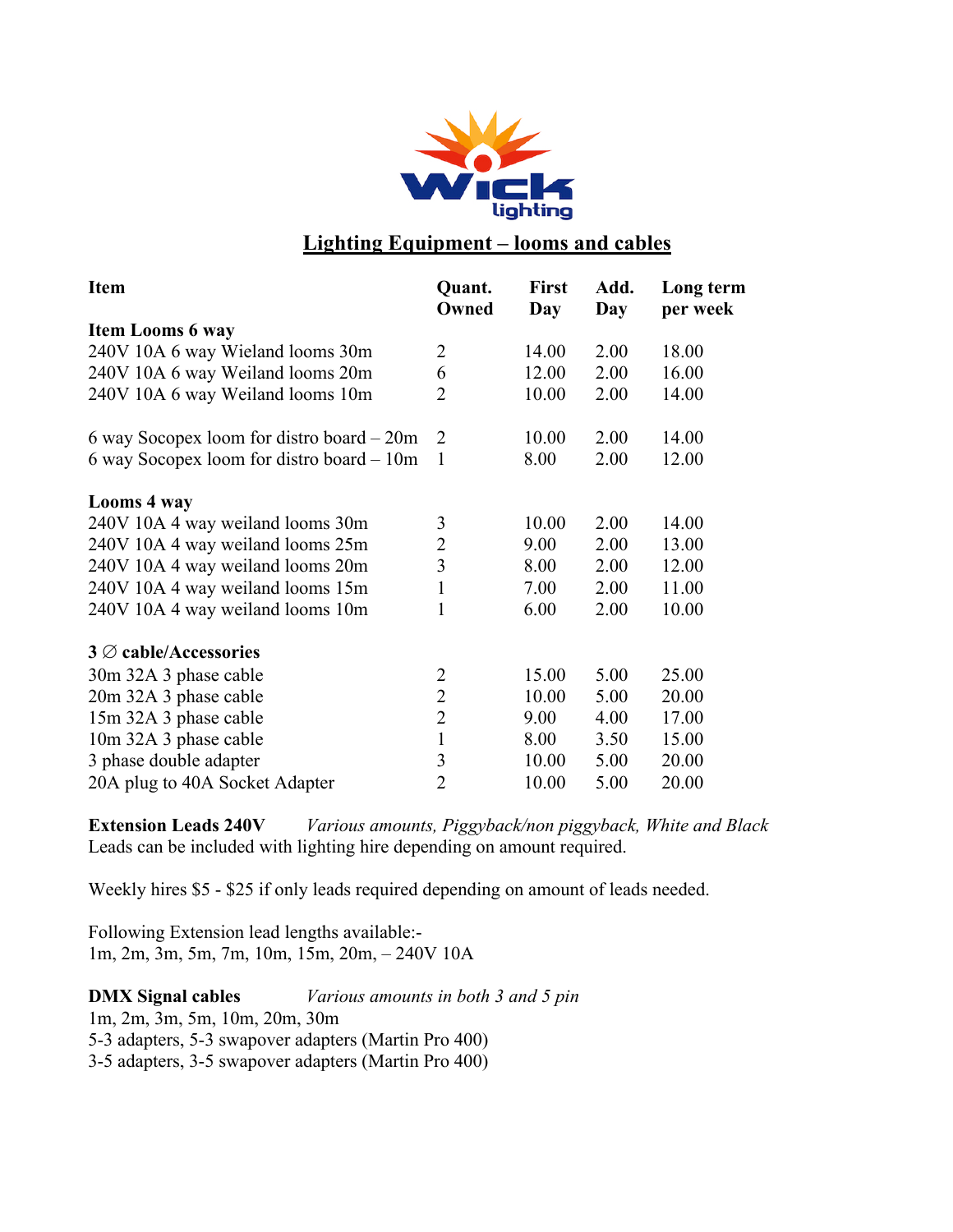

## **Rigging Equipment**

| <b>Item</b>                                 | Quant.<br>Owned | <b>First</b><br>Day | Add.<br>Day | Long term<br>per week |
|---------------------------------------------|-----------------|---------------------|-------------|-----------------------|
| <b>Rigging</b>                              |                 |                     |             |                       |
| <b>Boomarms</b>                             | 30              | 1.00                | 0.50        | 2.00                  |
| Shotbags 10kg                               | 20              | 1.50                | 0.75        | 3.00                  |
| 90 degree fixed scaff clamps                | 15 approx       | 1.00                | 0.50        | 2.00                  |
| Variable angle scaff clamps                 | 15 approx       | 1.00                | 0.50        | 2.00                  |
| 1 tonne spansets 1m - Black                 | 4               | 3.00                | 1.00        | 5.00                  |
| 2 tonne Spansets $0.5m - Black$             | $\overline{4}$  | 3.00                | 1.00        | 5.00                  |
| 2 tonne Spansets $1m - Black$               | 10              | 4.00                | 1.00        | 6.00                  |
| 2 tonne Spansets $2m - Green$               | 8               | 7.00                | 1.50        | 10.00                 |
| 1 tonne bow shackles                        | 24              | 1.00                | 0.25        | 1.50                  |
| 2 tonne bow shackles                        | 10              | 1.25                | 0.25        | 1.75                  |
| 3.2 tonne bow shackles                      | 10              | 1.50                | 0.25        | 2.00                  |
| 1 tonne RSJ/I beam clamps/rigging point     | 8               | 15.00               | 2.50        | 20.00                 |
| 200kg Doughty girder clamp 80-150mm         | 4               | 10.00               | 2.50        | 15.00                 |
| 200kg Doughty girder clamp 100-200mm        | $\overline{2}$  | 10.00               | 2.50        | 15.00                 |
| 1 tonne straight/400kg any angle rig. point | 4               | 1.00                | 0.50        | 2.00                  |
| Pipe rigging point                          | 8               | 1.00                | 0.25        | 1.50                  |
| 1 tonne chain block - 10m chain             | 2               | 15.00               | 5.00        | 25.00                 |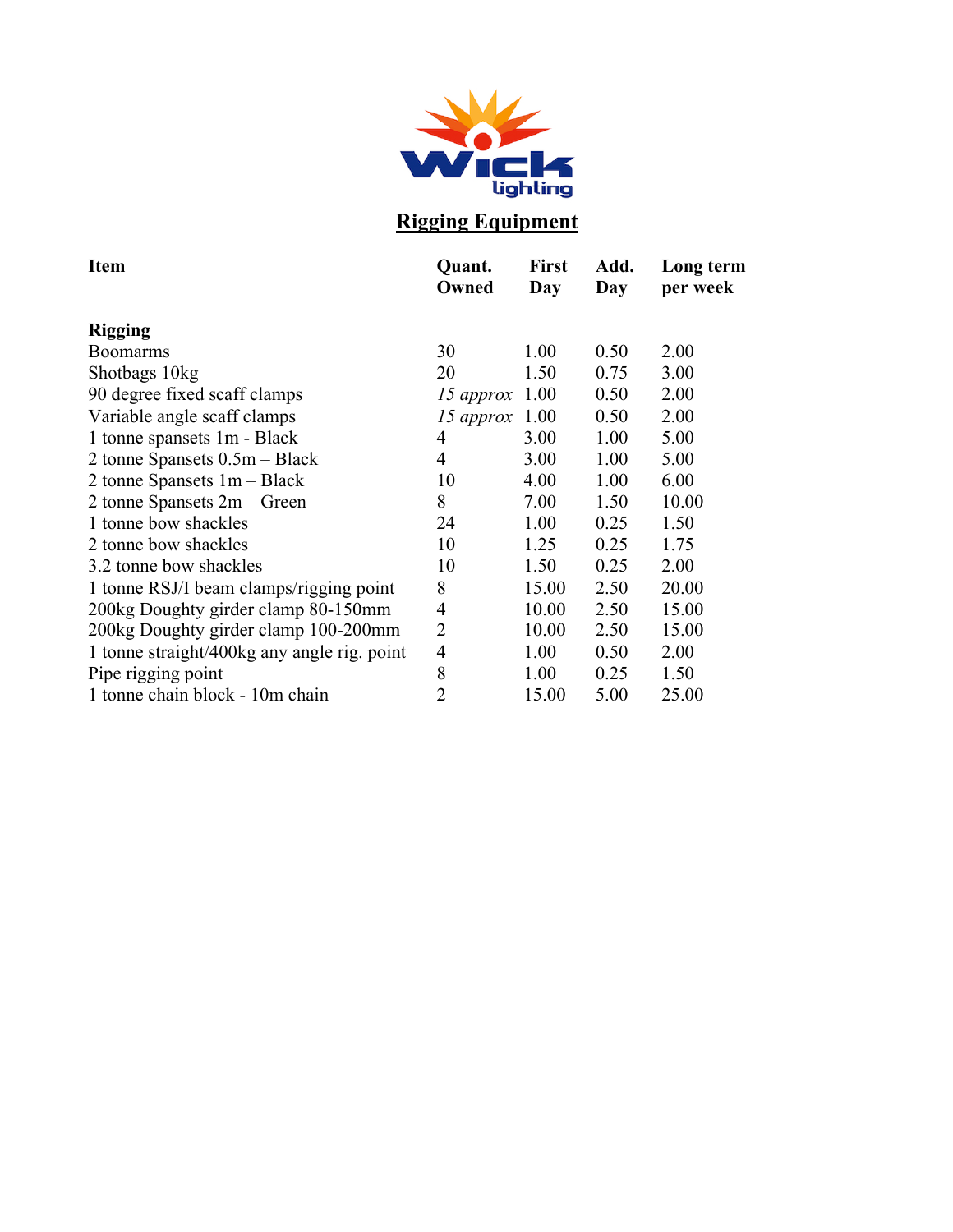

### **Rigging Equipment – Stands, Truss & Pipe**

| <b>Item</b>                              | Quant.<br>Owned | <b>First</b><br>Day | Add.<br>Day | Long term<br>per week |
|------------------------------------------|-----------------|---------------------|-------------|-----------------------|
| <b>Stands</b>                            |                 |                     |             |                       |
| H floorstands – Flat steel               | 16              | 1.00                | 0.25        | 1.50                  |
| H Floorstands – Round pipe               | 15              | 1.00                | 0.25        | 1.50                  |
| <b>Boom Plate floorstands</b>            | 18              | 10.00               | 2.50        | 15.00                 |
| 3m Medium Duty Push up Tree and top      | 3               | 5.00                | 1.50        | 8.00                  |
| 3m Heavy Duty Push up Tree and top       | 4               | 6.00                | 2.00        | 10.00                 |
| 2m Strand Pushup                         | $\mathbf{1}$    | 4.00                | 1.50        | 7.00                  |
| 2.5m Followspot Stand                    | 5               | 10.00               | 2.50        | 15.00                 |
| 3.5m Proel Winchup Stand                 | $\overline{4}$  | 15.00               | 5.00        | 25.00                 |
| Truss adapter for Proel winchup          | 4               | 2.00                | 0.50        | 3.00                  |
| Tree top and pipe adapter for Proel      | $\overline{4}$  | 2.00                | 0.50        | 3.00                  |
| <b>Truss</b>                             |                 |                     |             |                       |
| 3m Global Flat truss                     | 6               | 20.00               | 5.00        | 30.00                 |
| 2m Global Flat truss                     | $\overline{c}$  | 20.00               | 5.00        | 30.00                 |
| 3m CLS 300mm Box truss                   | $\overline{c}$  | 45.00               | 5.00        | 55.00                 |
| 2.5m CLS 300mm Box truss                 | $\overline{2}$  | 40.00               | 5.00        | 50.00                 |
| 2m CLS 300mm Box truss                   | $\overline{2}$  | 35.00               | 5.00        | 45.00                 |
| Truss pins and bolts to suit             |                 |                     |             |                       |
| BBQ plates to stand box truss vertically | 6               | 15.00               | 2.50        | 20.00                 |
| End plate with omega bracket for Mac 250 | 6               | 10.00               | 2.50        | 15.00                 |
| <b>Scaffold Pipe/Boom pipe</b>           |                 |                     |             |                       |
| 4m aluminium scaffold pipe               | 8               | 6.00                | 3.00        | 12.00                 |
| 3m aluminium scaffold pipe               | 10              | 5.00                | 2.50        | 10.00                 |
| 2m aluminium scaffold pipe               | 10              | 4.00                | 2.00        | 8.00                  |
| 1.5m aluminium scaffold pipe             | 6               | 3.00                | 1.50        | 6.00                  |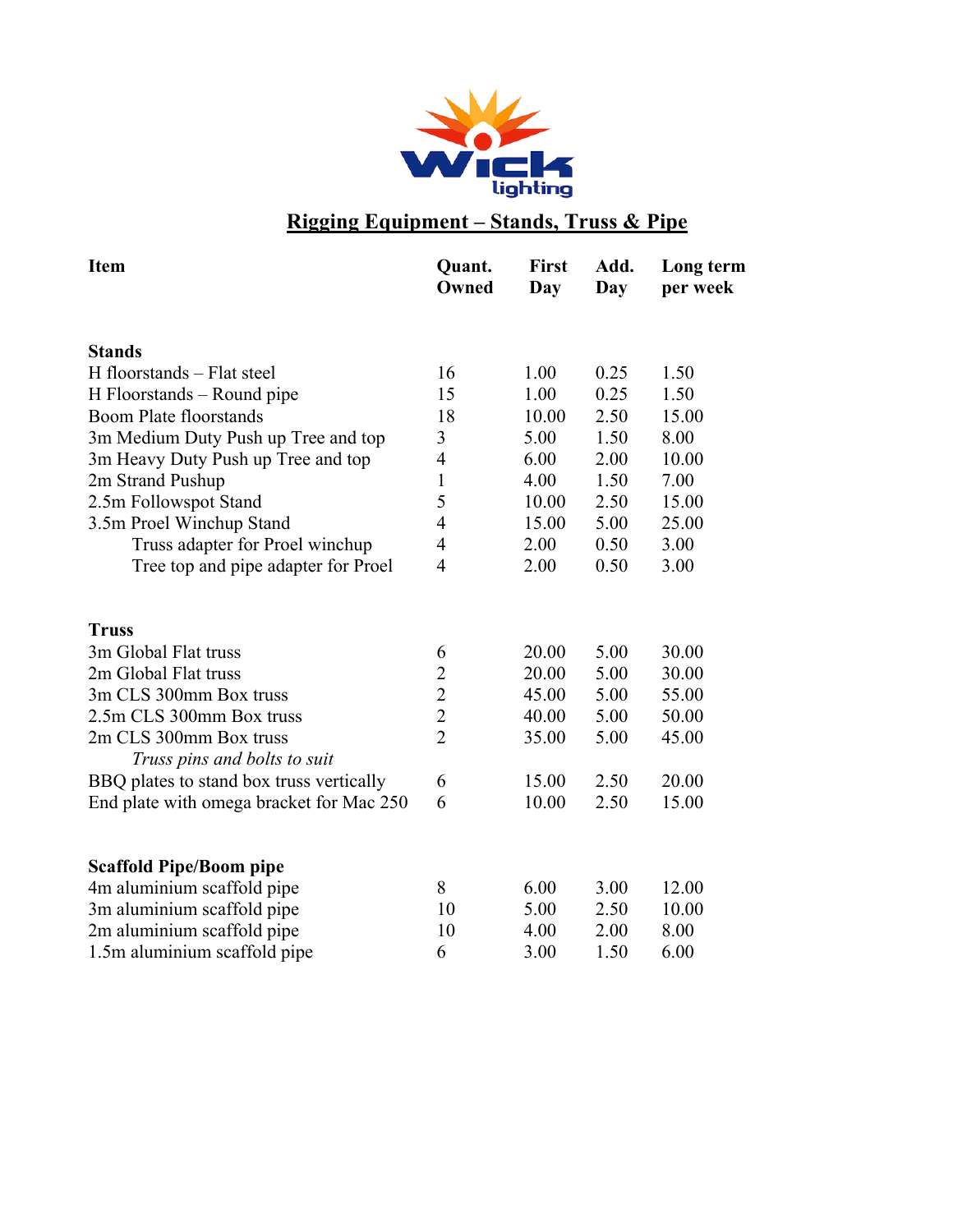

### **Audio Visual Equipment**

| <b>Item</b>                                                                                                                | Quant.<br>Owned | <b>First</b><br>Day | Add.<br>Day | Long term<br>per week |
|----------------------------------------------------------------------------------------------------------------------------|-----------------|---------------------|-------------|-----------------------|
| <b>Media Servers</b>                                                                                                       |                 |                     |             |                       |
| Arkaos media server package :-<br>Dual head video card<br>Pentium 4<br>Enttec Pro DMX Dongle<br>VGA over ethernet extender | 1               | 80.00               | 20.00       | 120.00                |
| Qlab 3 Audio/video media server package:-<br>Mac Mini i7<br>Motu Ultralite Mk 3<br>VGA over Ethernet extender              |                 | 80.00               | 20.00       | 120.00                |